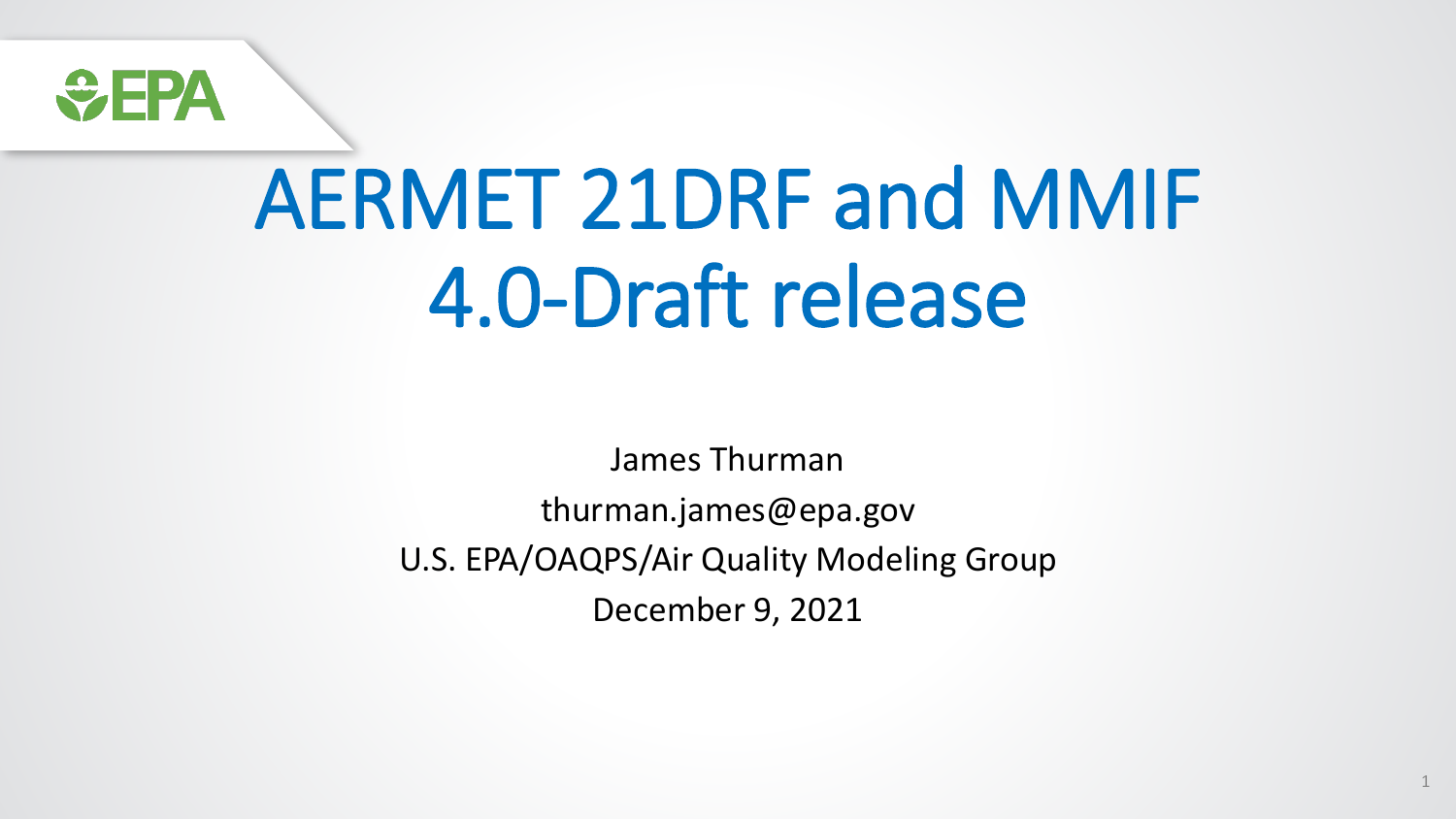**Overview**  $\div$ EPA

- What is AERMET?
- Motivation for overhaul
- Current configuration of AERMET
- New configuration for AERMET 21DRF
- AERMET 21DRF & MMIF 4.0-draft updates
	- Summary of updates
- Evaluation summary
- Expected differences
- Download links



New AERMET

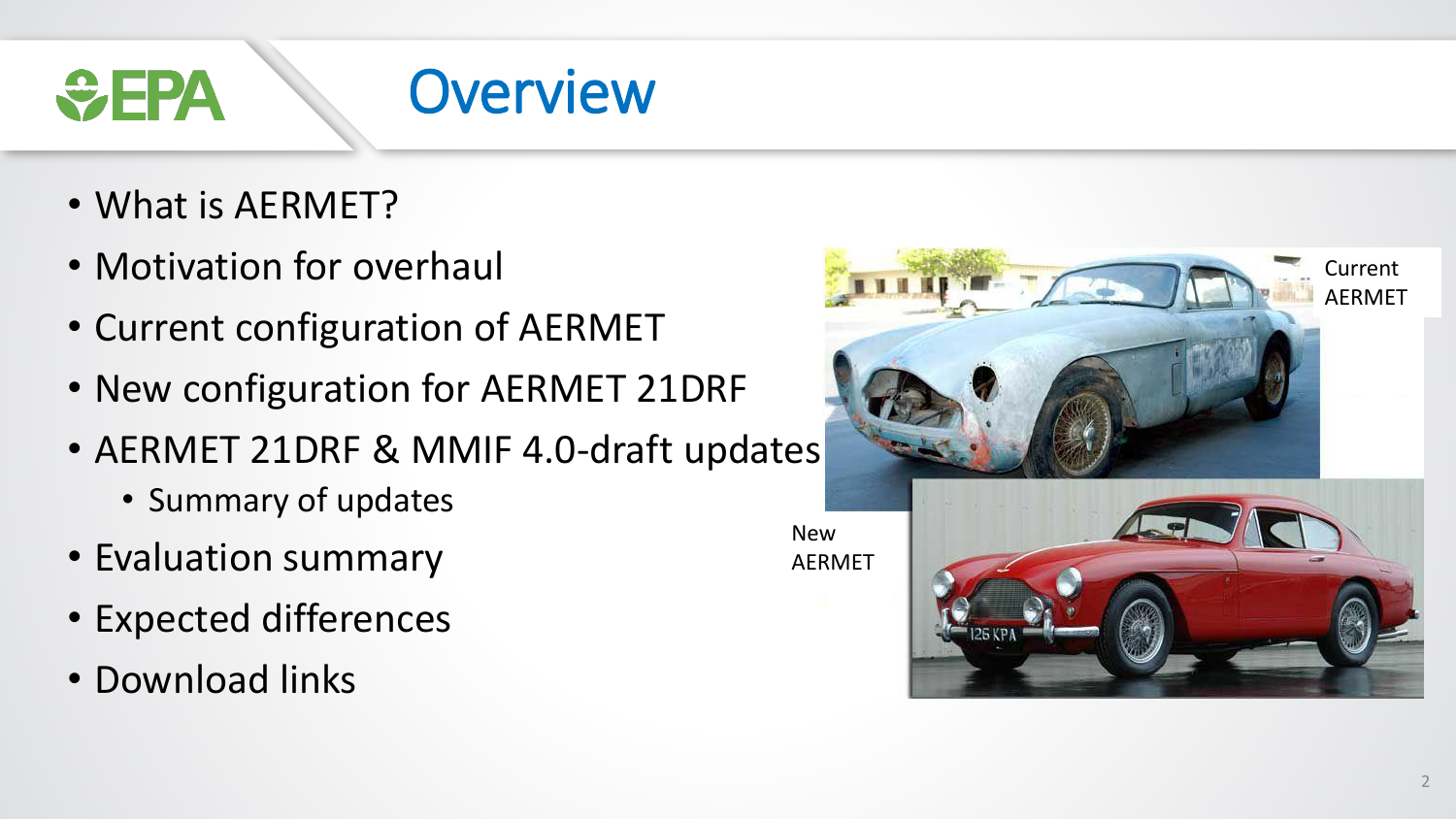### Acknowledgements *<u>CHPA</u>*

- AQMG MDT
- Regional testers
	- Rick Gillam and Chris Howard Region 4
	- Melissa Sheffer Region 5
	- Lance Avey Region 7
	- Jay McAlpine Region 10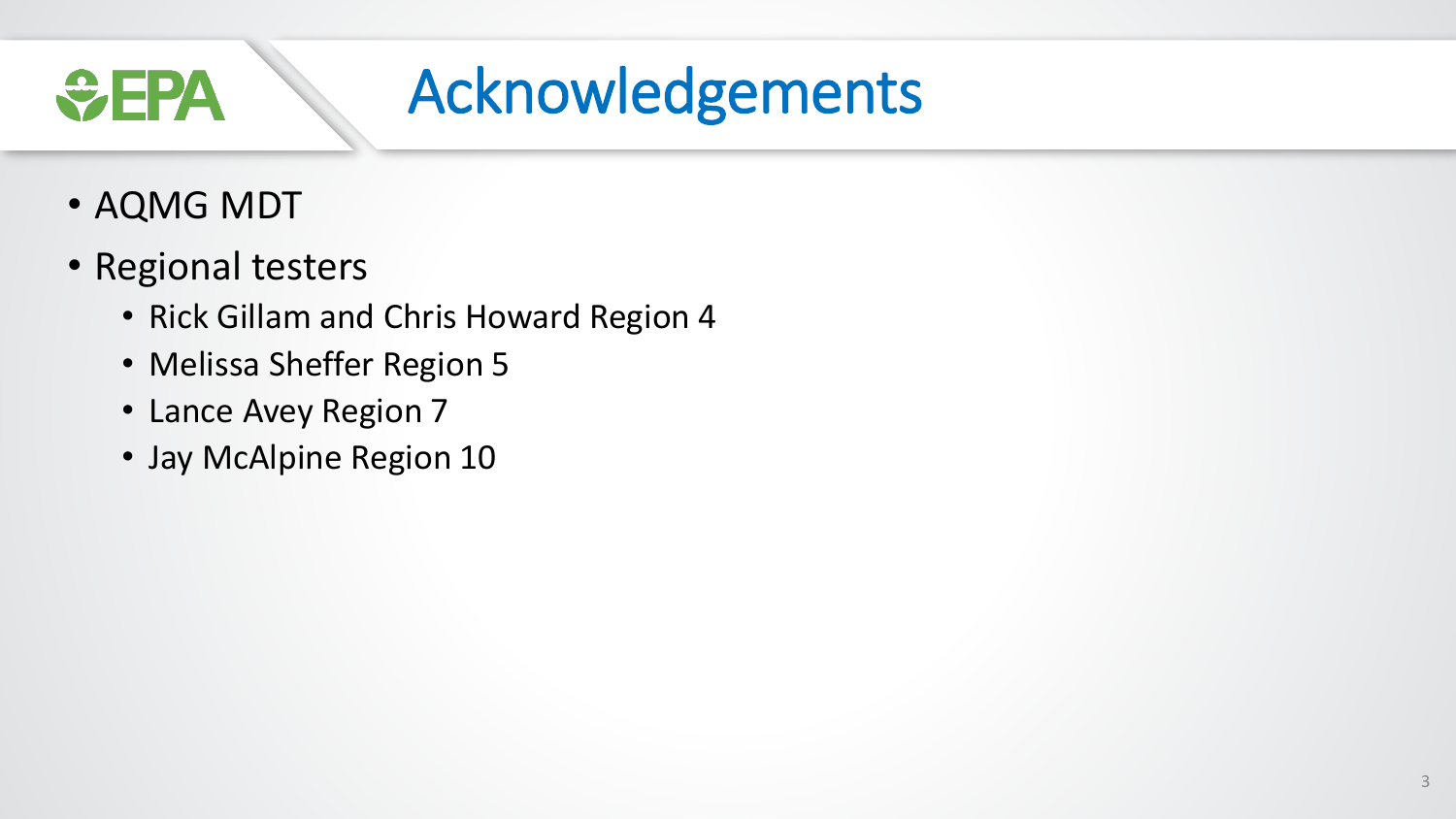$\bigoplus$  EPA

### AERMET

- Regulatory meteorological pre-processor for AERMOD
	- Calculates PBL variables needed by AERMOD
- Inputs
	- Upper air sounding data
	- NWS surface data
		- Hourly and hourly averaged 1-minute ASOS winds (AERMINUTE); introduced in 2011
	- Site-specific meteorological data
	- Prognostic meteorological data processed via Mesoscale Model InterFace (MMIF)
	- Surface characteristics (albedo, Bowen ratio, surface roughness)
		- AERSURFACE or similar methodology
- Outputs
	- AERMOD ready surface file
	- AERMOD ready profile file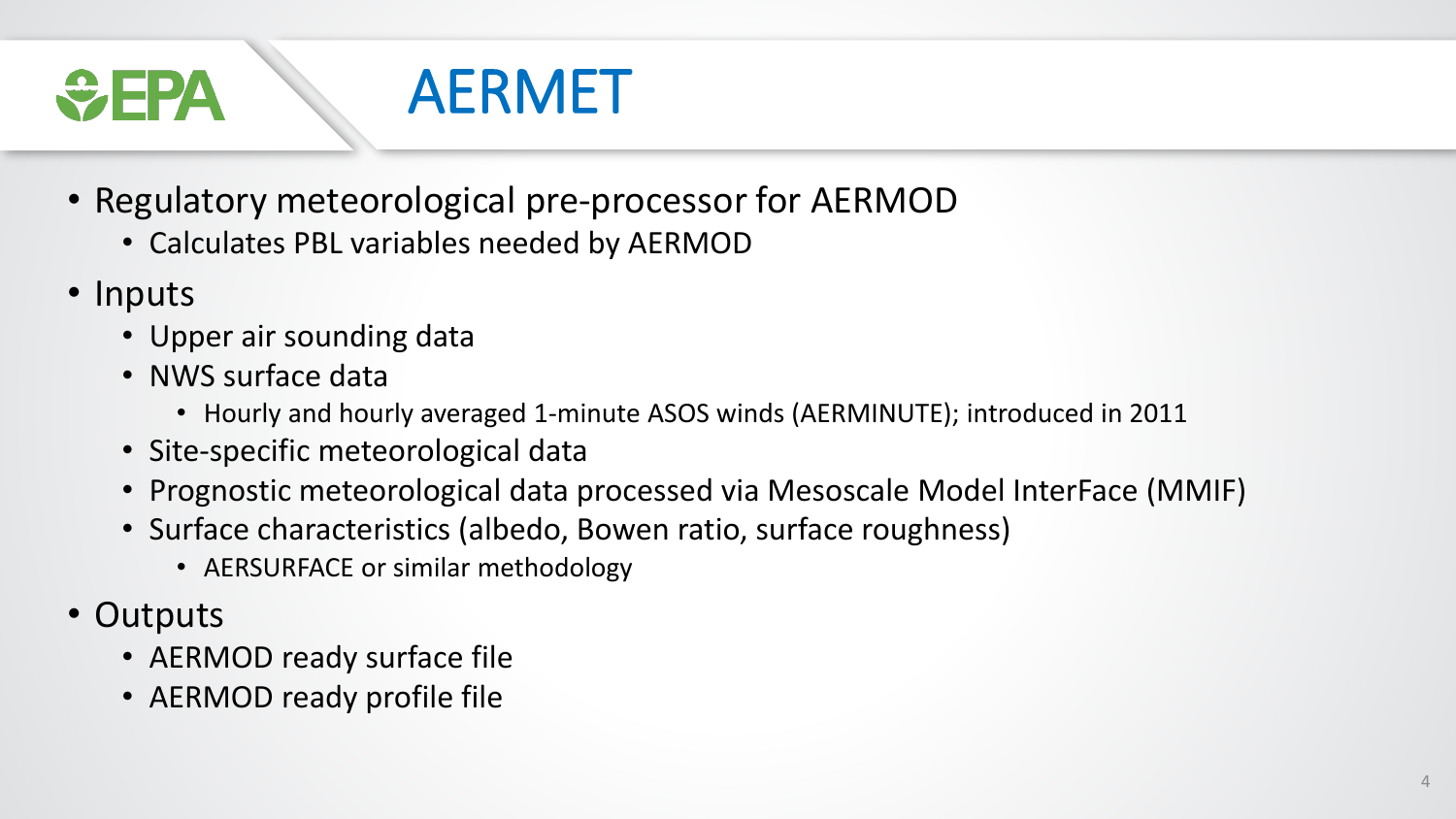# Motivation for overhaul

- Runtime or performance is not an issue
- Code update/maintenance primary motivation for overhaul
- AERMET based on older meteorological pre-processor, MPRM
	- Easy to use existing software rather than create new software
- Current AERMET code is convoluted, very "clunky"
	- Each subroutine is its own FORTRAN file, over 180 subroutines
	- Outdated coding practices

WEP

- Intermediate files instead of internal arrays
- Based on computer technology of 1980's (small RAM/memory)
- Difficult/tedious to make substantive changes
	- New data sources
	- New user options
- Not easily portable across operating systems (Windows, Linux)
	- Case sensitivity of filenames on Linux systems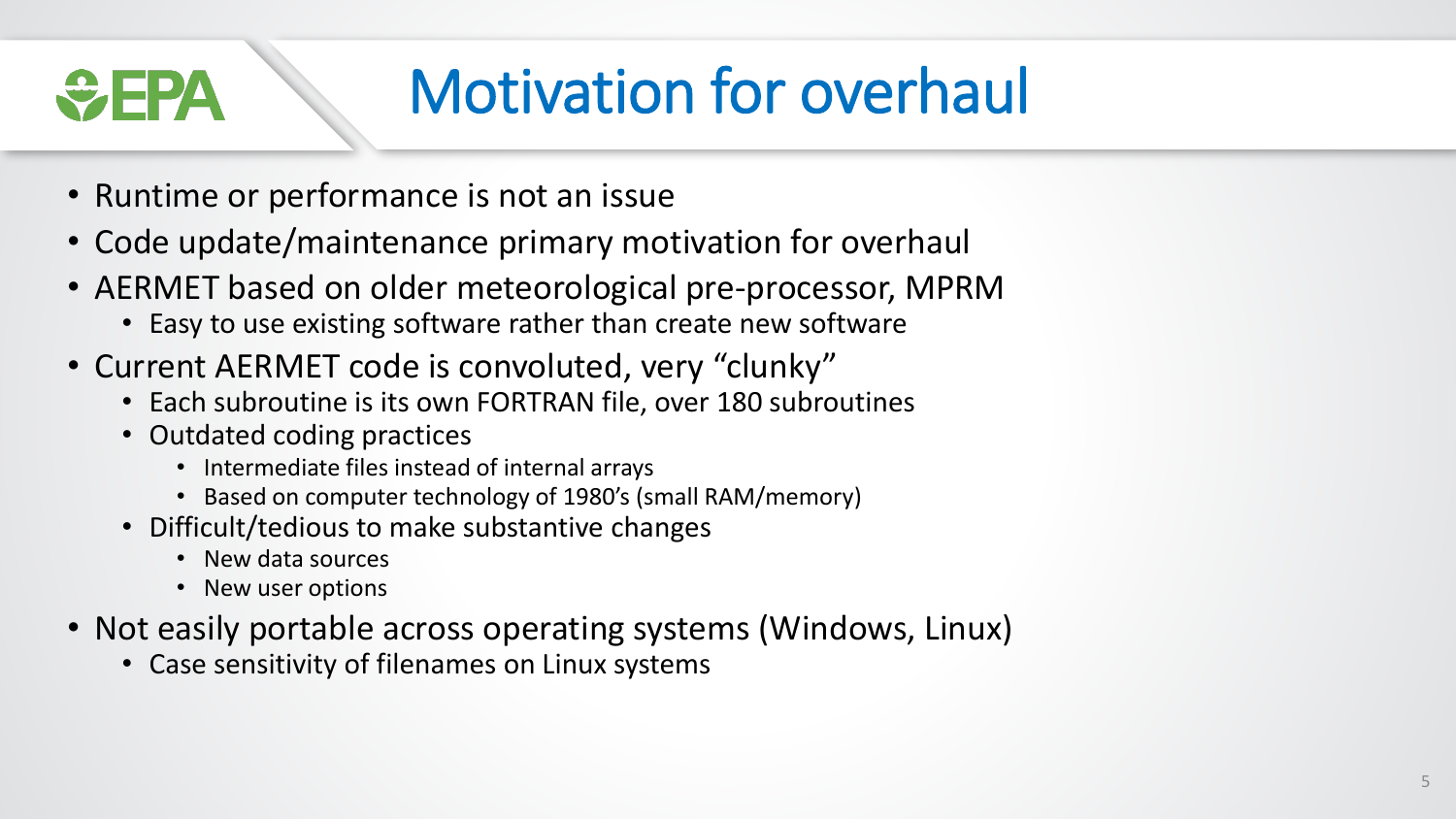### Nature of overhaul  $\bigtriangledown$  - 24

- Recode AERMET to be in line with current best programming practices
	- Modular programming
		- e.g., all subroutines used to process upper air data in one module
	- Arrays instead of writing to intermediate files
		- Take advantage of modern computing power
	- More in-code documentation, variable definitions
		- Easier for others to see what code does
	- Easier to update in future
- Portability across operating systems
	- Case sensitivity of Linux for filenames
- No formulation changes
	- No regulatory action necessary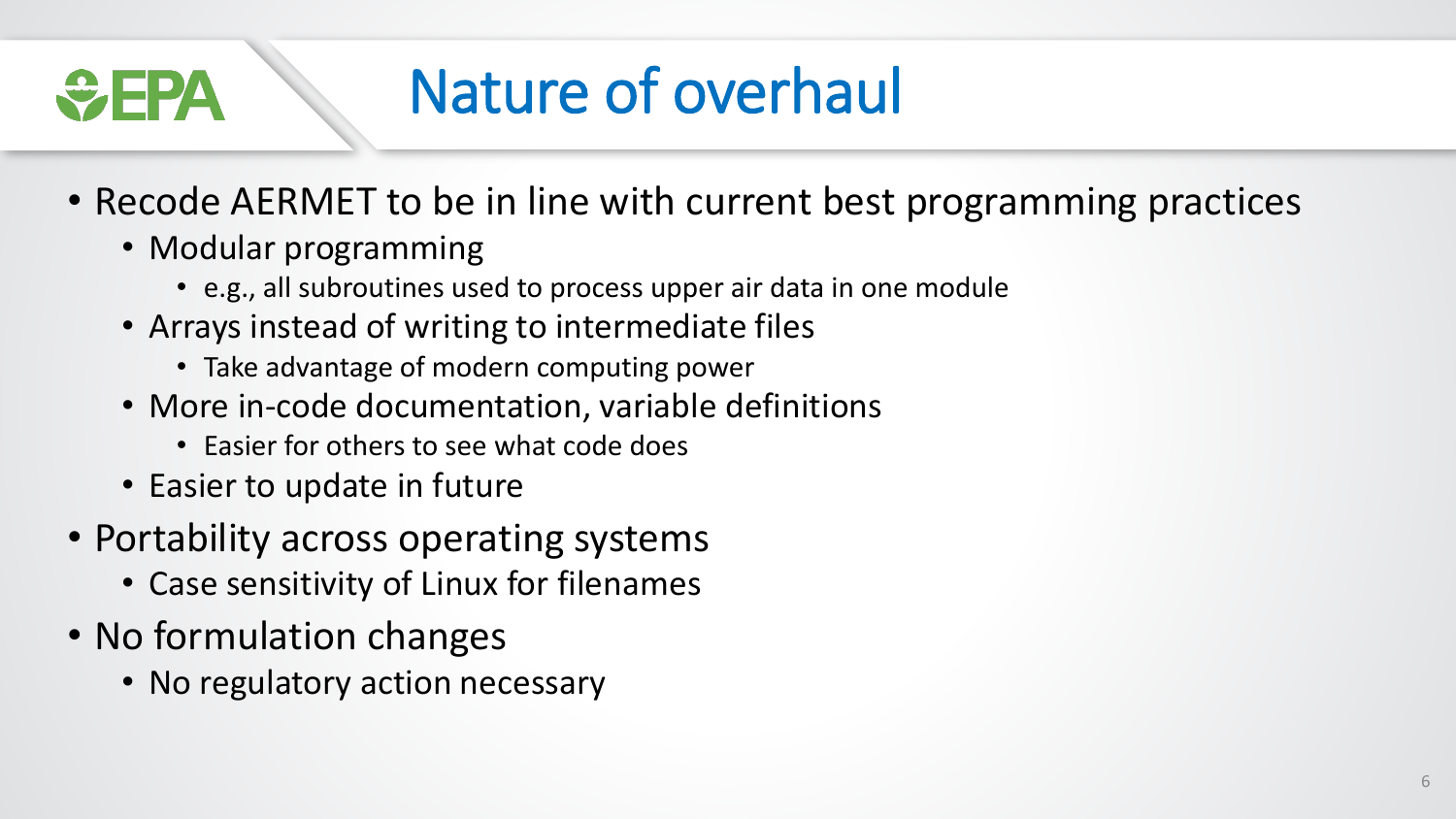

### AERMET 21DRF modules

| <b>Module</b>     | <b>Description</b>                                                                                          |
|-------------------|-------------------------------------------------------------------------------------------------------------|
| FILE UNITS        | File units and variables for filenames                                                                      |
| MAIN1             | Variables, subroutines, and functions used by other modules                                                 |
| <b>UPPERAIR</b>   | Variables, subroutines, and functions to control upper air sounding processing (input and QA)               |
| <b>SURFACE</b>    | Variables, subroutines, and functions to control NWS surface data processing (input and QA)                 |
| <b>ONSITE</b>     | Variables, subroutines, and functions to control site-specific or prognostic data processing (input and QA) |
| <b>PBL</b>        | Variables, subroutines, and functions to control boundary layer calculations                                |
| <b>READ INPUT</b> | Variables and subroutines to read the AERMET control file                                                   |
| <b>REPORTS</b>    | Variables and subroutines to write AERMET report summary file                                               |
| <b>MISC</b>       | Variables and subroutines for miscellaneous processes                                                       |
| <b>AERMET</b>     | Main calling program                                                                                        |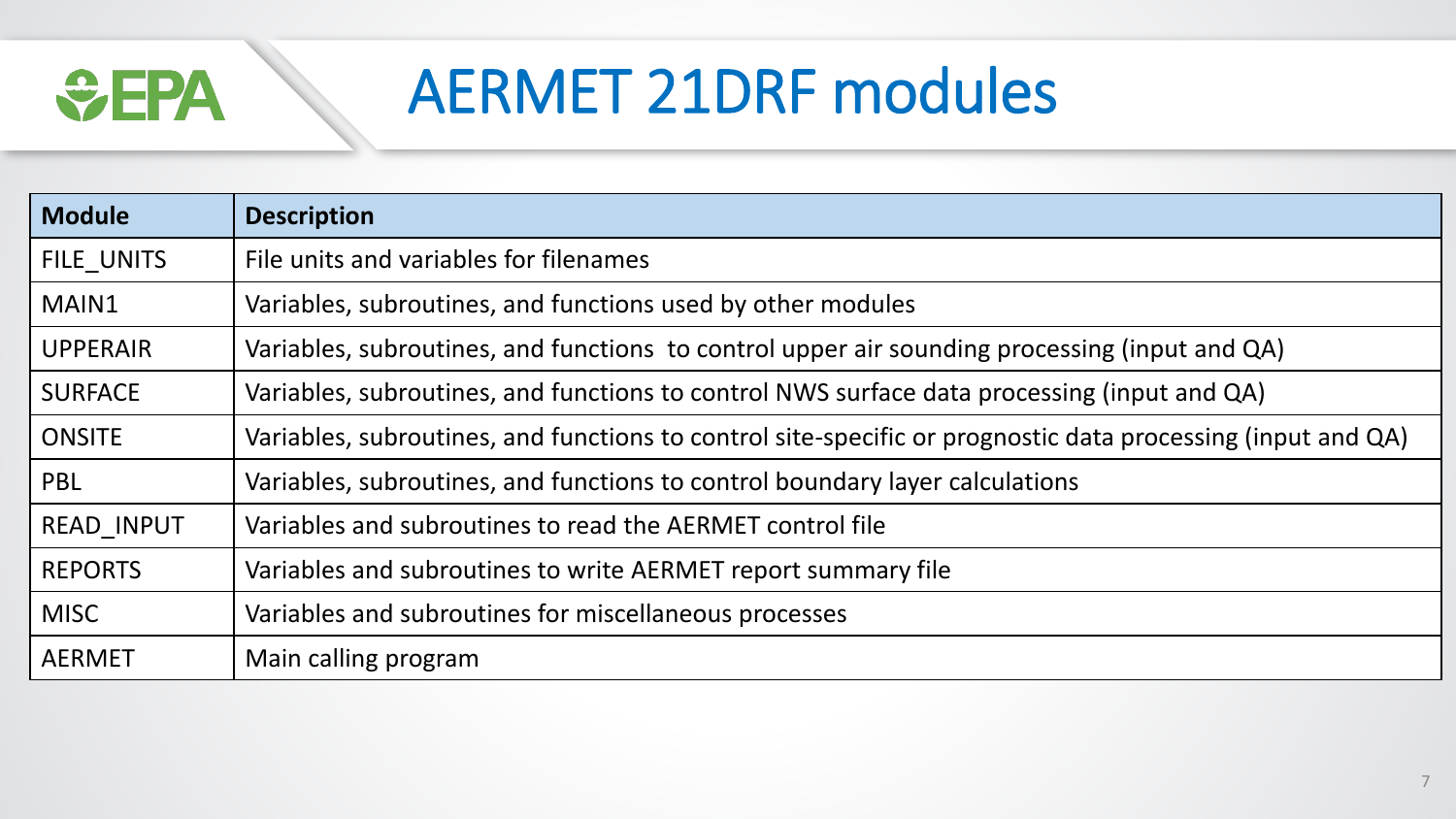### Current<sup>1</sup> AERMET Stages *<u>CHA</u>*

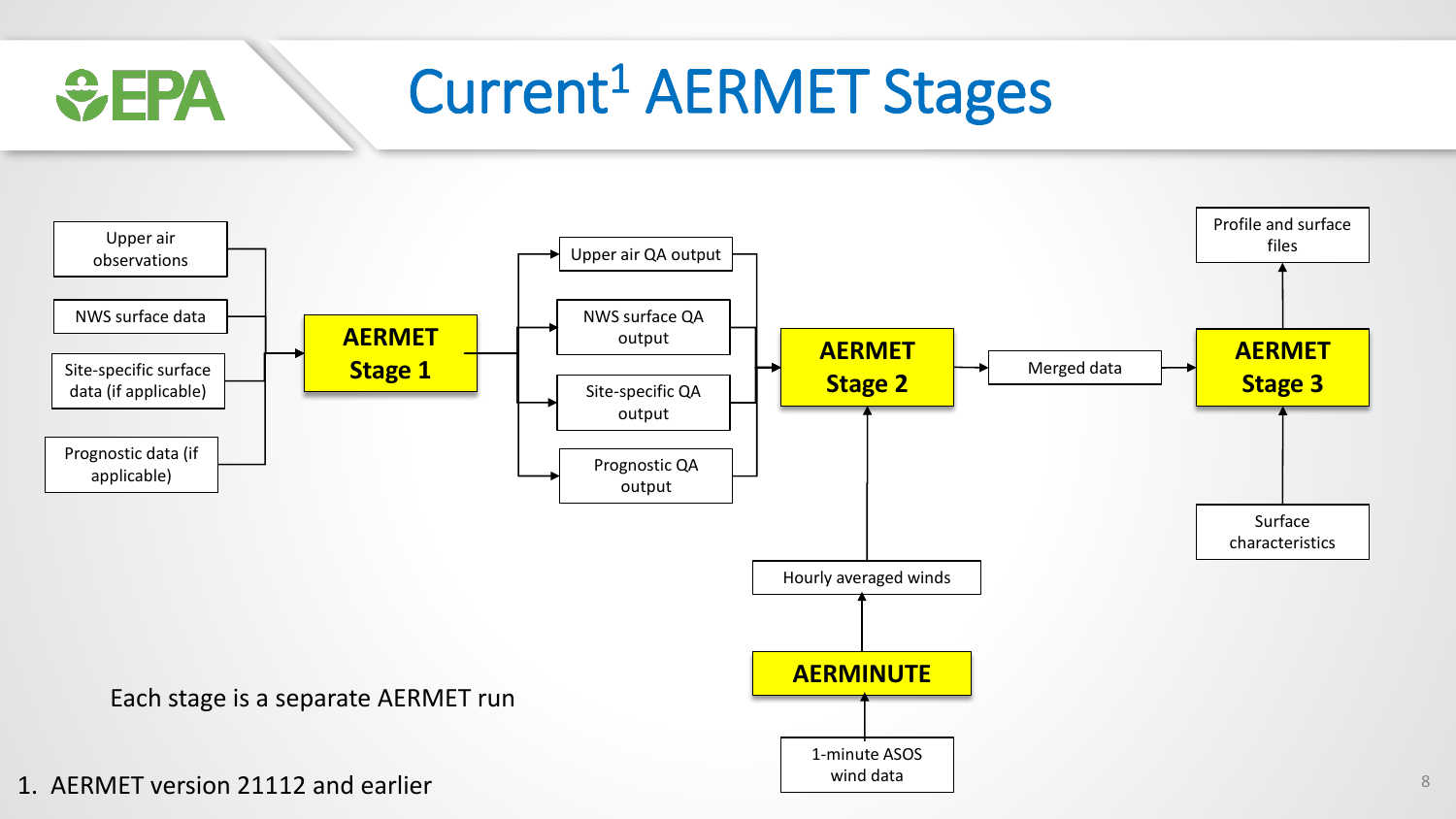# AERMET 21DRF configuration

- Eliminate Stage 2 (merge stage)
	- 1. Stage 1: raw inputs  $\rightarrow$  QA'd data (current stage 1)
	- 2. Stage 2: QA'd data  $\rightarrow$  AERMOD ready outputs (modified current stage 3)
- Two options available for running AERMET
	- AERMET modified to allow user to specify either option
	- 1. Single run: raw inputs  $\rightarrow$  AERMOD ready outputs
		- Stage 1 and 2 in one AERMET run
		- Optional EXTRACT and QAOUT output files
	- 2. 2 stage run (2 AERMET runs)
		- 1. Stage 1: raw inputs  $\rightarrow$  QA outputs (current stage 1)
		- 2. Stage 2: QA outputs  $\rightarrow$  AERMOD ready outputs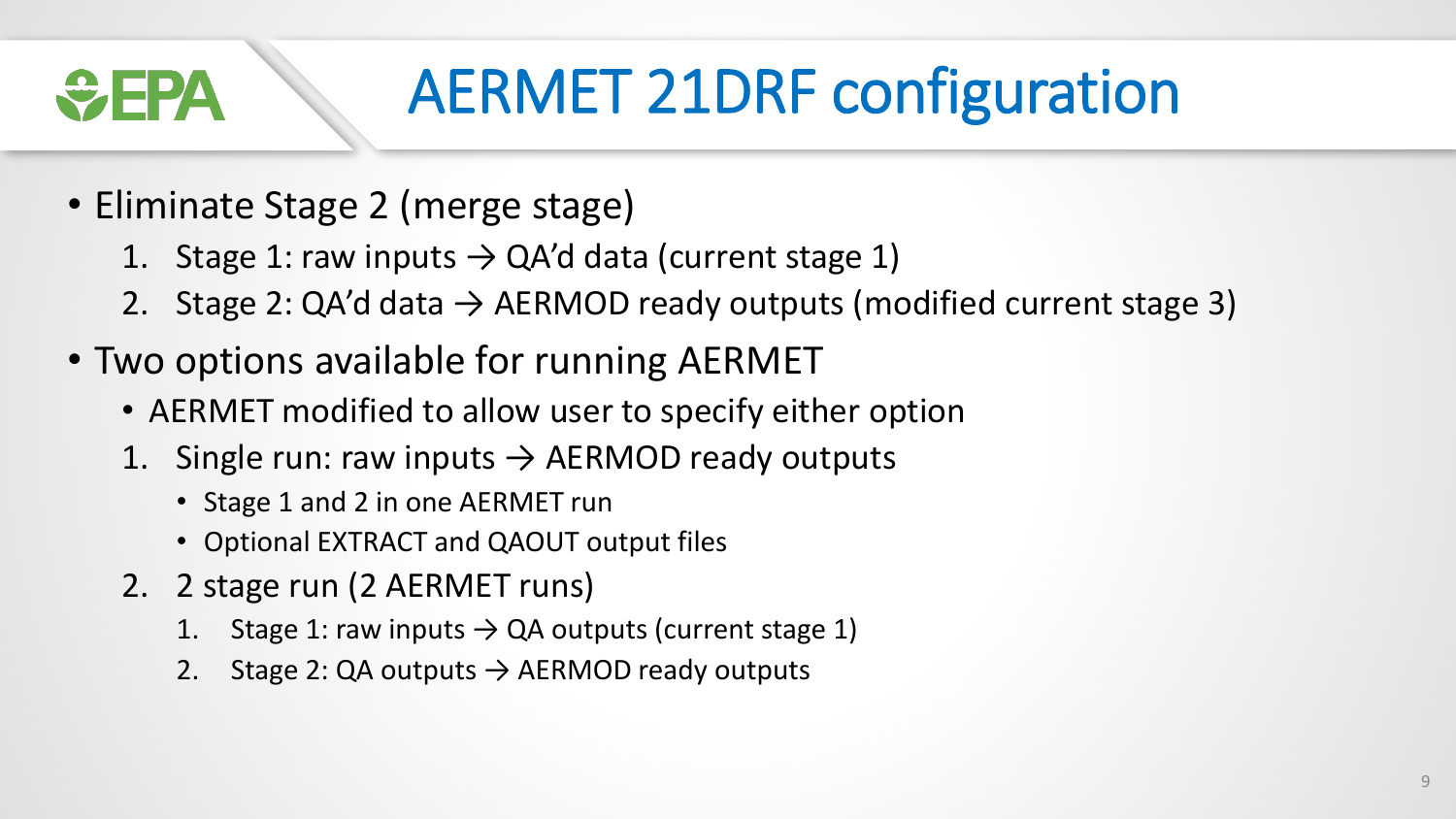

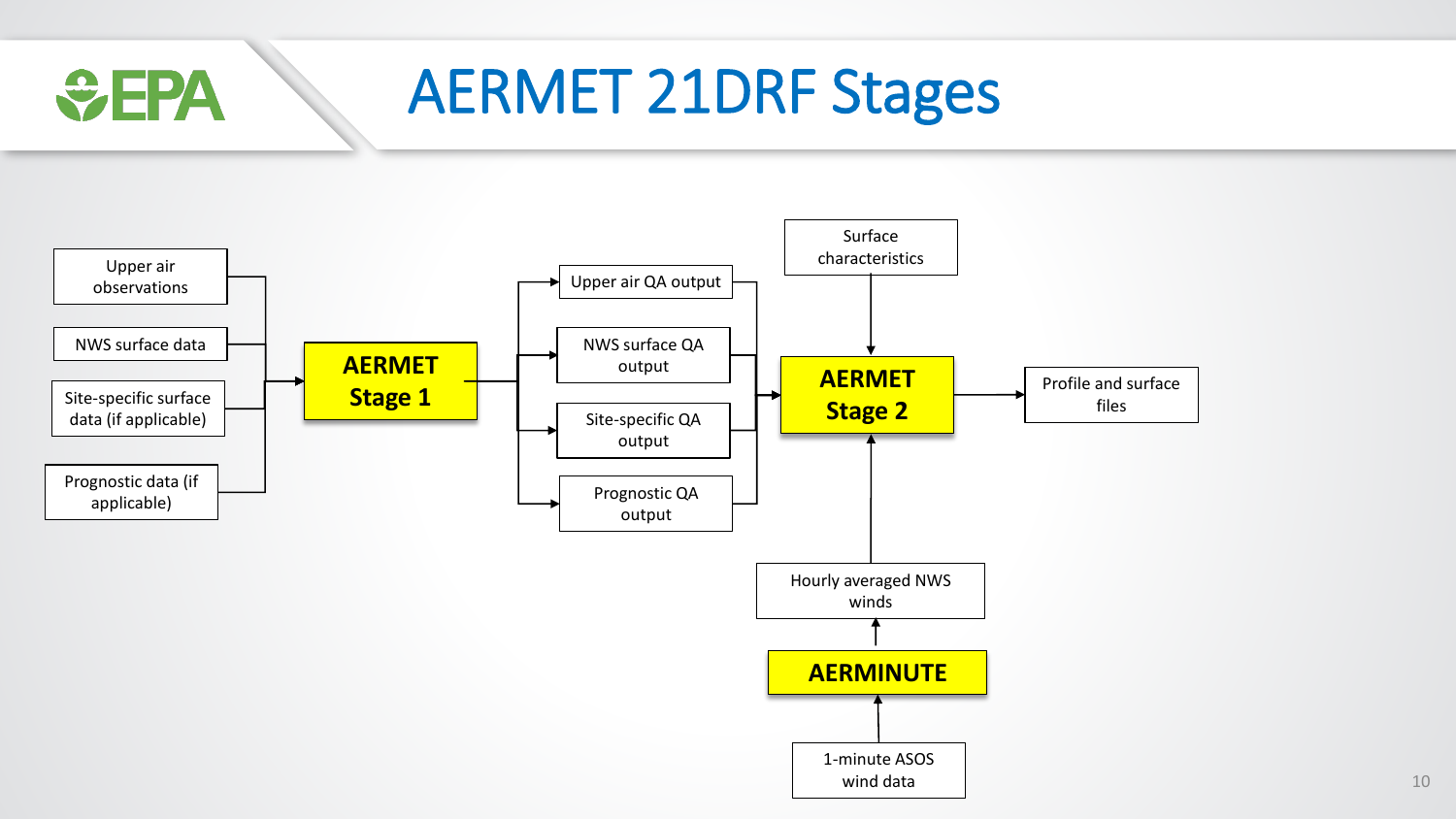

- Retain original case of input/output filenames in control file(s)
	- AERMET currently coverts lines to uppercase for internal processing
		- Filenames become uppercase
		- Problem for Linux OS due to case sensitivity
- Switch from real to double precision
	- Consistent with AERMAP, AERSURFACE, and AERMOD
	- Will see some differences
- Create PROG pathway (more later)
	- Analogous to ONSITE pathway
	- Allows AERMOD to recognize data is prognostic in nature
	- Add overwater capability with new variables
		- Monin-Obukhov length may be used to determine stabilty of hour (default is solar angle)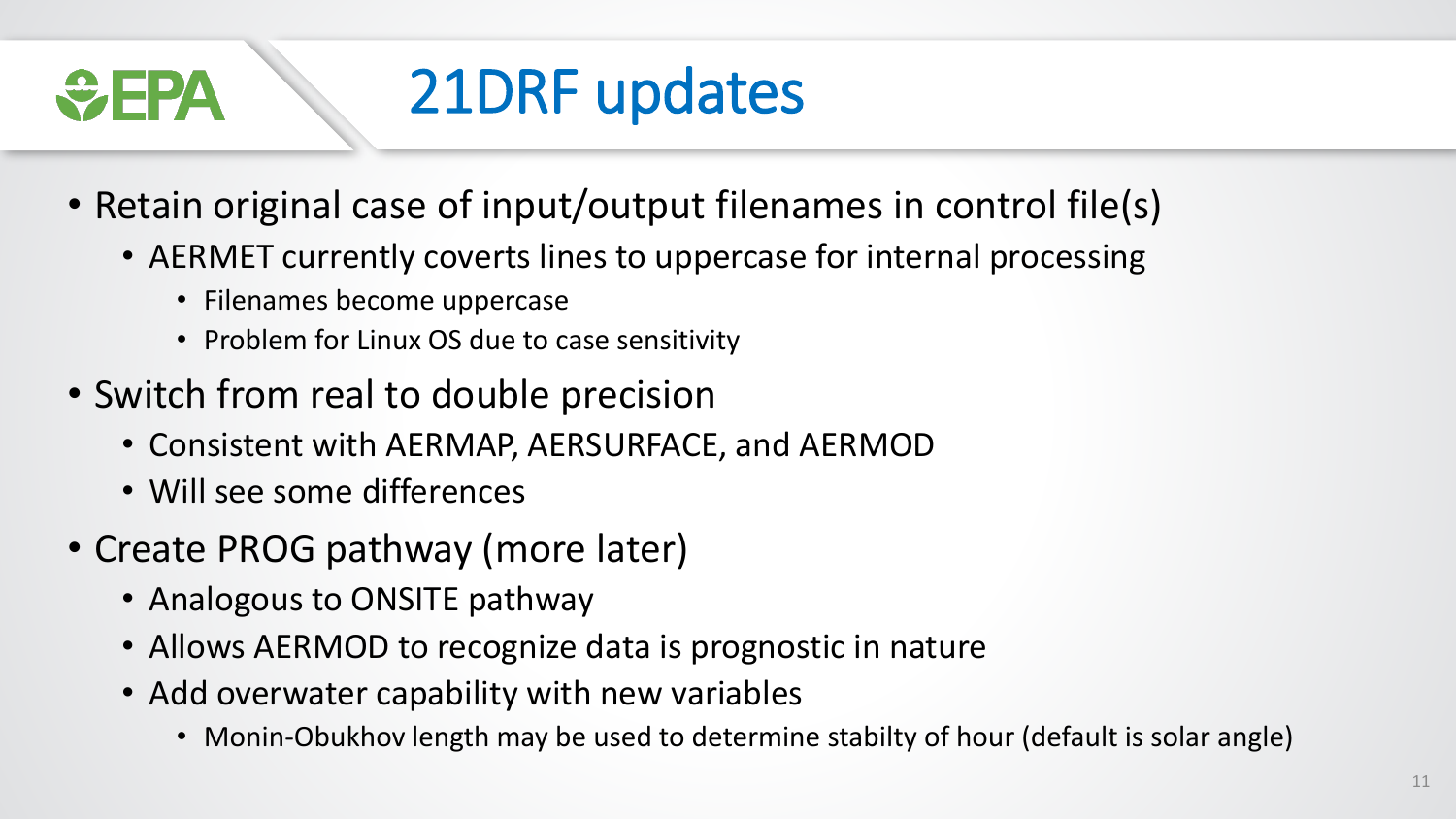# 21DRF updates (cont)

- New source of upper air data (IGRA format)
- 3280 format for SURFACE data dropped; obsolete
- Reformat of information, report, and intermediate QA outputs
	- Easier review of data (import to spreadsheet)
- More QA of input data files

<del>V</del> FPA

- For sub-hourly data, a new vector averaging for winds (if vector winds)
- SURFACE dates now checked against XDATES after conversion from GMT to LST and from hour 00-23 to hour 01-24
	- Consistent with UPPERAIR
	- Regains some data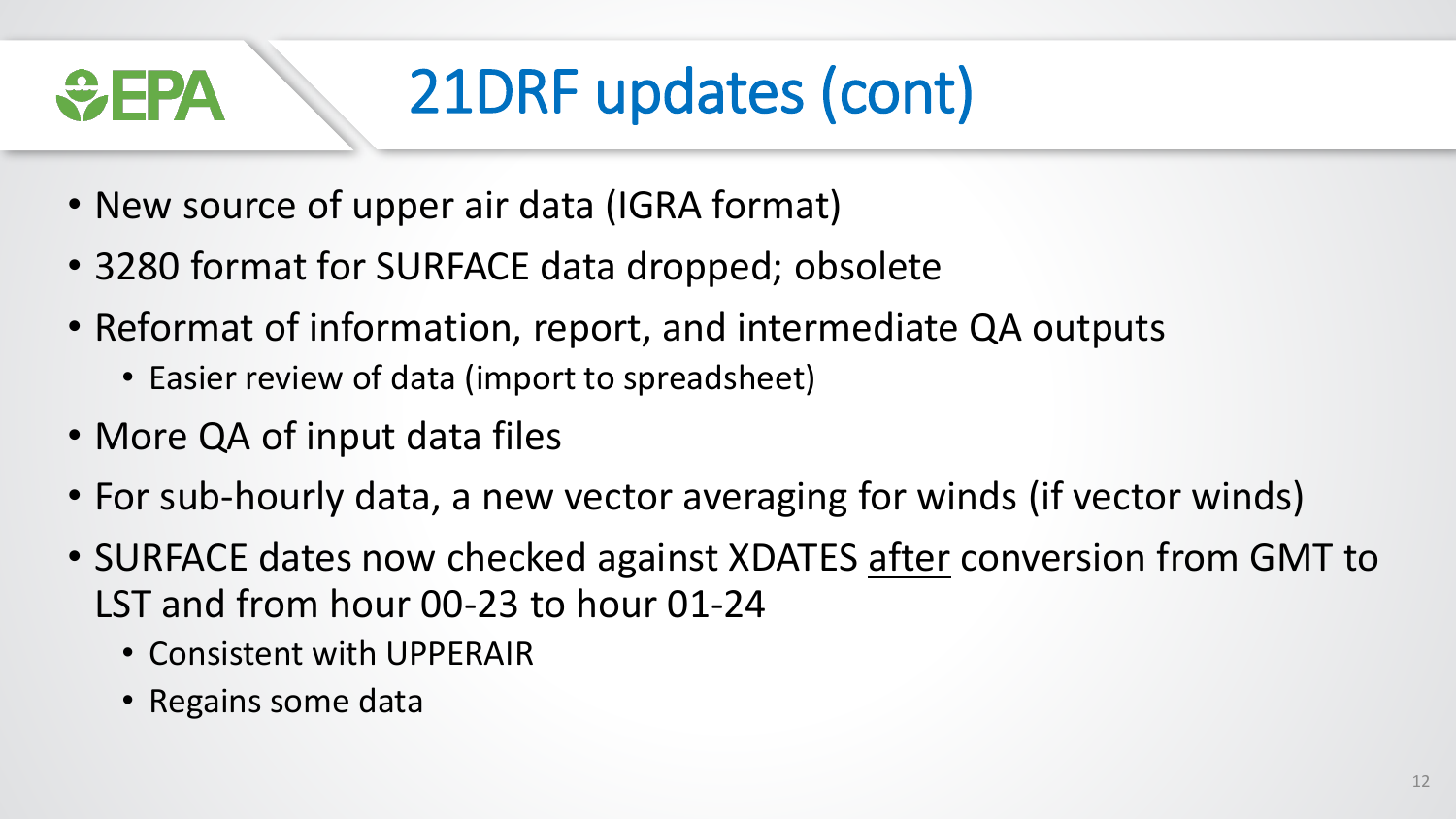# 21DRF updates (cont)

- Debug option to see some stage 1 operations and PBL calculations
- NOPRINT option to suppress printing to screen
- Smoothing of mechanical mixing heights every hour, even if site-specific mixing heights; consistent with AERMOD MFED (bug fix)
- Reinitialize output precipitation each day before reading NWS and/or site-specific data (bug fix) for the day
- NWS wind speeds associated with variable wind directions are no longer adjusted to account for ASOS truncation. Does not affect AERMOD since wind direction is missing.
- Elimination of hour 23 and 24 persistence substitution
	- Artifact of using intermediate files
	- Hours 23 and 24 now substituted like other hours
- Elimination of hour 23 swapping for hour 24 for missing NWS data
	- Artifact of intermediate files

<del>V</del> FPA

- Ability to use multiple sets of surface characteristics for a location for multi-year processing
	- Surface characteristics may vary year to year (year 1 is wet, year 2 is dry, etc.)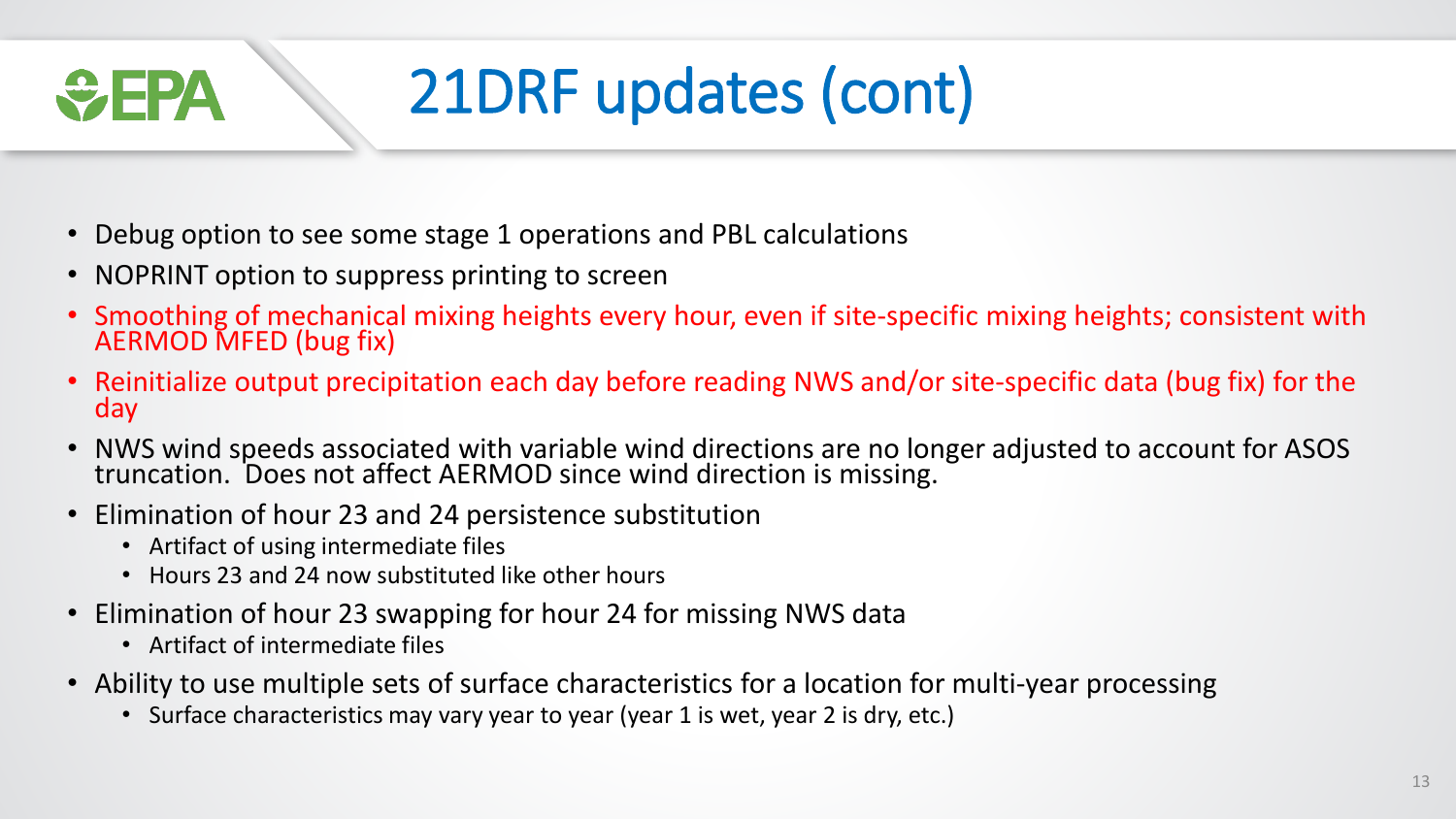# 21DRF updates (cont)

• For seasonal characteristics only

**DE STREET** 

- AERMET currently assigns to months based on northern hemisphere seasons/months
	- Winter: January, February, and December (June-August)
	- Spring: March-May (September-November)
	- Summer: June-August (January, February, and December)
	- Autumn: September-November (March-May)
- AERMET 21DRF uses latitude of ONSITE (or PROG) and SURFACE stations to determine hemisphere of station and assign correct months to season
	- Northern hemisphere winter: January, February, December
	- Southern hemisphere winter: June-August
- Before 21DRF, southern hemisphere users would have to assign winter characteristics to summer season to ensure characteristics assigned to correct months
- With 21DRF, applications in southern hemisphere do not have to assign winter characteristics to AERMET summer season to assign to winter characteristics to June-August; assign to winter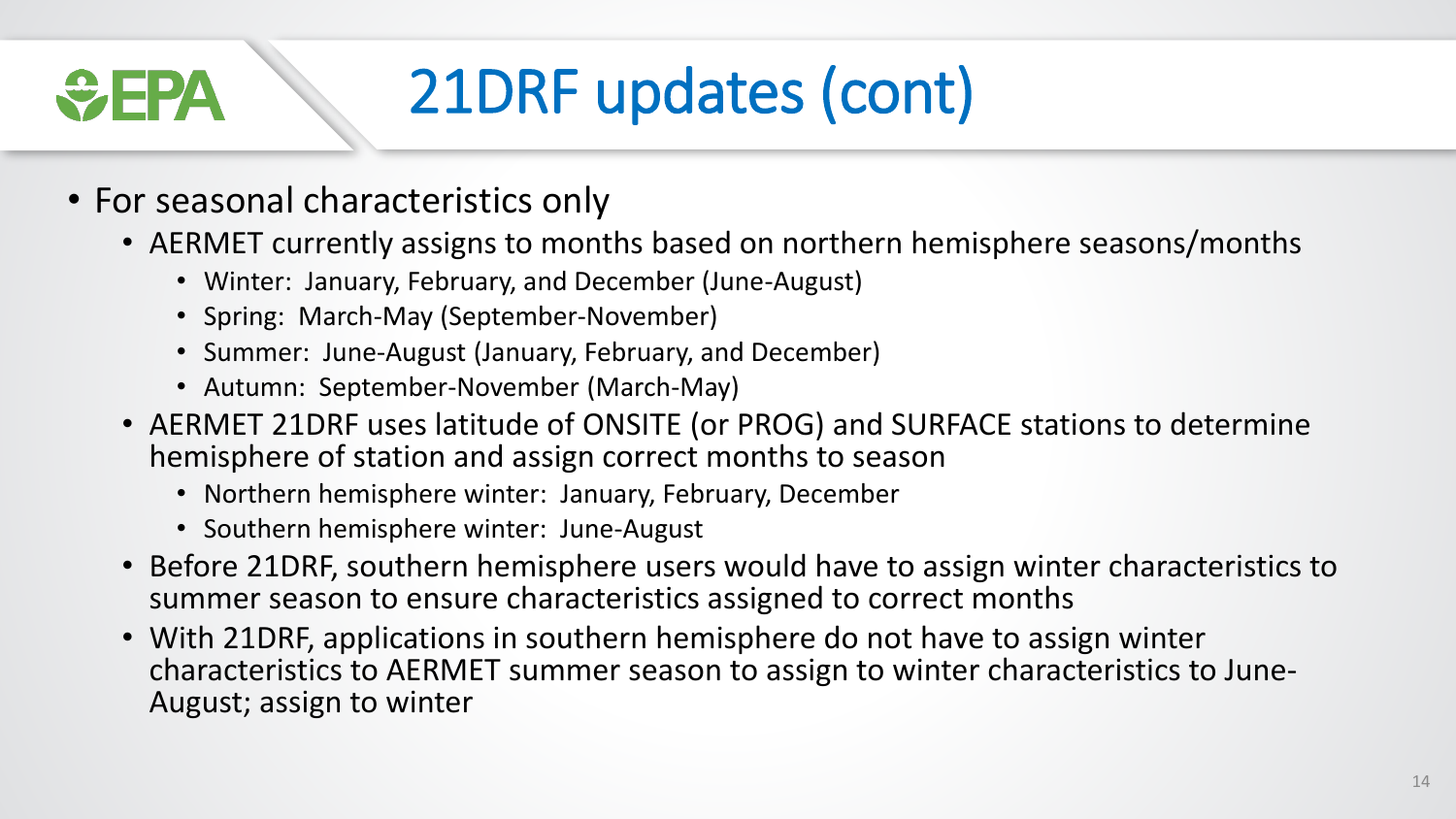

### Example multi-year surface characteristics for 21DRF

XDATES 2013 01 01 2017 12 31 nws\_hgt wind 10.0 output test.sfc profile test.pfl

AERSURF onsite\_2014.txt 2013 2014 AERSURF2 airport\_2014.txt 2013 2014

AERSURF onsite\_2015.txt 2015 AERSURF2 airport\_2015.txt 2015

AERSURF onsite\_2016.txt 2016 AERSURF2 airport\_2016.txt 2016

AERSURF onsite\_2017.txt 2017 AERSURF2 airport\_2017.txt 2017

**Using AERSURF and AERSURF2 keywords** 

| FREQ SECT MONTHLY 4 2013 2014      |  |  |  |  |  |  |
|------------------------------------|--|--|--|--|--|--|
| SECTOR 1 20.00 120.00              |  |  |  |  |  |  |
| SECTOR 2 120.00 210.00             |  |  |  |  |  |  |
| SECTOR 3 210.00 290.00             |  |  |  |  |  |  |
| SECTOR 4 290.00 20.00              |  |  |  |  |  |  |
|                                    |  |  |  |  |  |  |
| **<br>Month Sect Alb Bo Zo         |  |  |  |  |  |  |
| SITE_CHAR 1 1 0.44 0.47 0.103      |  |  |  |  |  |  |
|                                    |  |  |  |  |  |  |
|                                    |  |  |  |  |  |  |
|                                    |  |  |  |  |  |  |
| FREQ SECT MONTHLY 4 2015           |  |  |  |  |  |  |
| SECTOR 1 20.00 120.00              |  |  |  |  |  |  |
| SECTOR 2 120.00 210.00             |  |  |  |  |  |  |
| SECTOR 3 210.00 290.00             |  |  |  |  |  |  |
|                                    |  |  |  |  |  |  |
| SECTOR 4 290.00 20.00              |  |  |  |  |  |  |
|                                    |  |  |  |  |  |  |
| ** Month Sect Alb Bo Zo            |  |  |  |  |  |  |
| SITE_CHAR  1  1  0.44  0.47  0.103 |  |  |  |  |  |  |
| SITE_CHAR 1 2 0.44 0.47 0.118      |  |  |  |  |  |  |
| SITE CHAR 1 3 0.44 0.47 0.067      |  |  |  |  |  |  |
| SITE_CHAR  1  4  0.44  0.47  0.340 |  |  |  |  |  |  |
| SITE_CHAR 2 1 0.44 0.47 0.103      |  |  |  |  |  |  |

**Using FREQ\_SECT keywords in control file**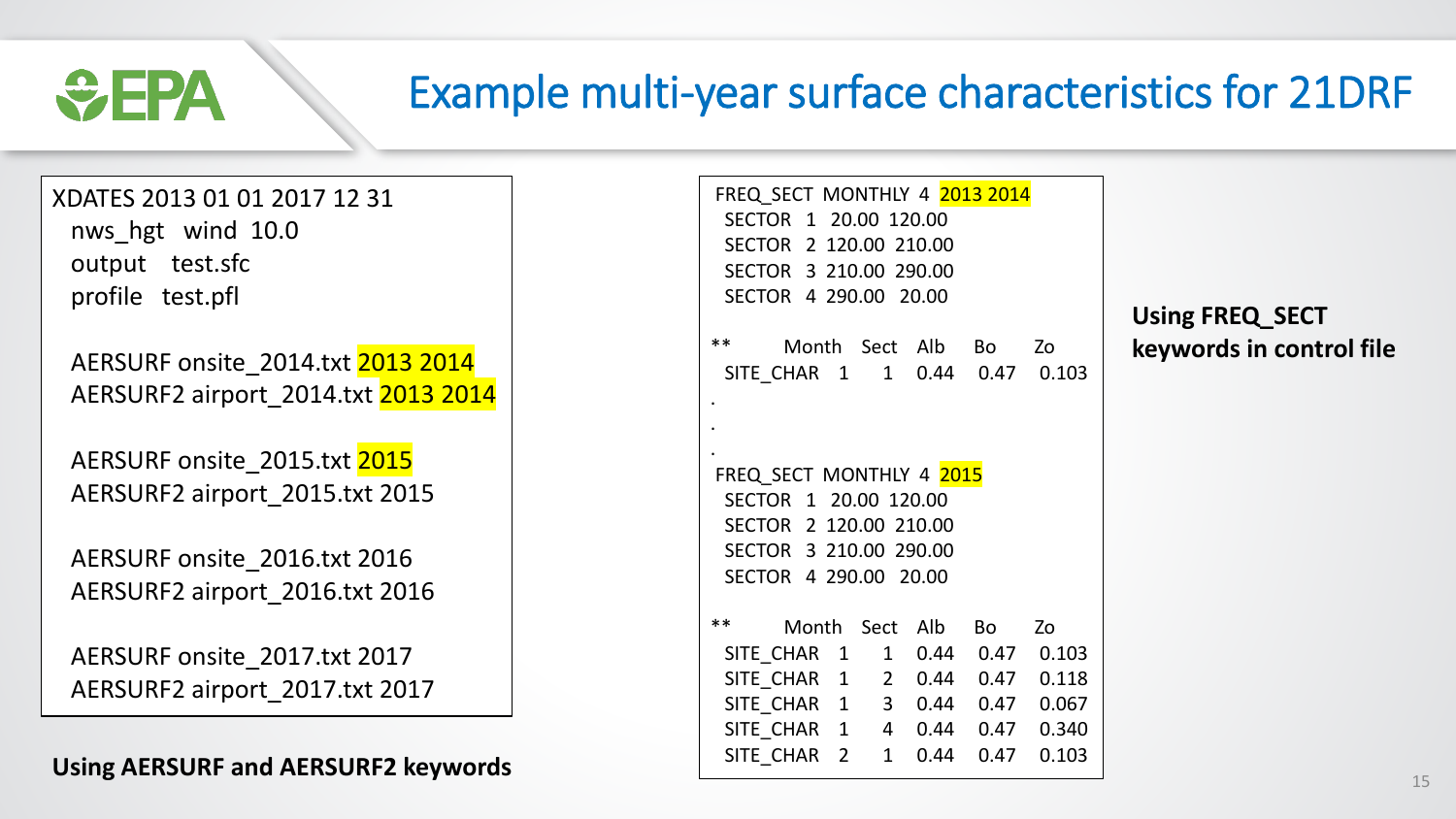### Seasonal characteristics

 $\bigcirc$ EPA

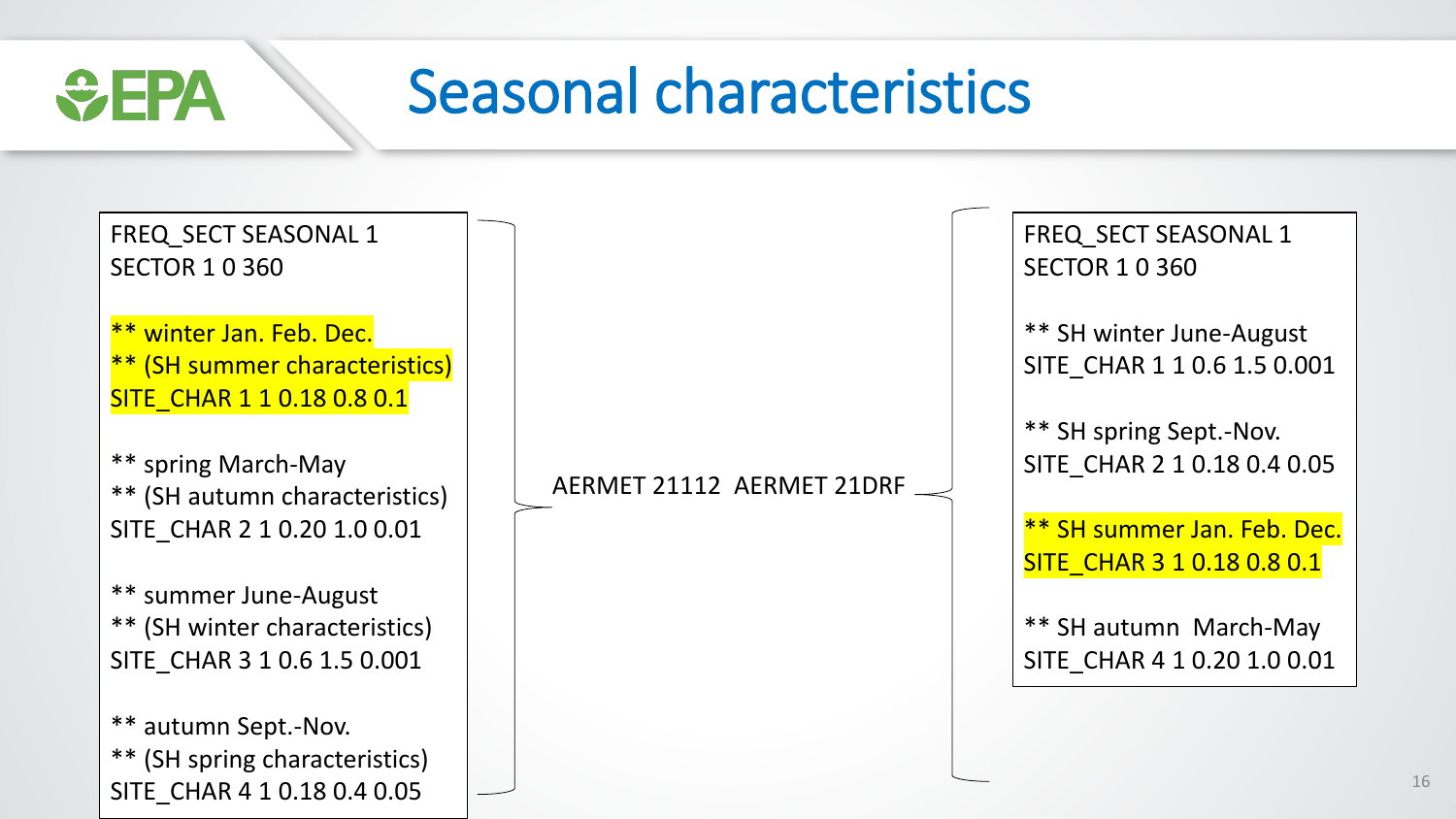### Example UPPERAIR EXTRACT/QAOUT

| ×  |             |      | AERMET Version 19191 |                                          |          |                                  |  |
|----|-------------|------|----------------------|------------------------------------------|----------|----------------------------------|--|
|    | *% UPPERAIR |      |                      |                                          |          |                                  |  |
| *  |             |      |                      |                                          |          | DATA AERMET\DAVENPORT UA.TXT FSL |  |
| *  |             |      | EXTRACT UPPER.IQA    |                                          |          |                                  |  |
| *@ |             |      |                      | LOCATION 94982 41.60N 90.57W 6           |          |                                  |  |
| *  |             |      |                      | XDATES 2013/01/01 2017/12/31             |          |                                  |  |
| *  |             |      | QAOUT UPPER.OOA      |                                          |          |                                  |  |
| *  |             |      |                      | *** UPPER AIR EXTRACTION                 |          |                                  |  |
|    |             |      |                      | *** EOH: END OF UPPERAIR EXTRACT HEADERS |          |                                  |  |
|    | 13010106    | -33  |                      |                                          |          |                                  |  |
|    | 9960        |      |                      | $0 -145 -168$                            | 345      | 25                               |  |
|    | 9930        |      |                      | 23 -137 -163                             | 999      | 9990                             |  |
|    |             |      |                      | 9710 193 -127 -165                       | 999      | 9990                             |  |
|    | 9590        |      |                      | 288 -113 -151                            | 999      | 9990                             |  |
|    | 9360        |      |                      | 474 -115 -150                            | 999      | 9990                             |  |
|    | 9330        |      | 499 -111             | -151                                     | 999      | 9990                             |  |
|    | 9250        |      | 565 -107             | -207                                     | 340      | 66                               |  |
|    | 9230        |      | 582 - 105            | $-215$                                   | 999      | 9990                             |  |
|    | 9120        |      | 674 -101             | $-221$                                   | 999      | 9990                             |  |
|    | 8500        |      | 1216 -101            | -241                                     | 330      | 102                              |  |
|    | 8270        |      |                      | 1427 - 103 - 253                         | 999      | 9990                             |  |
|    | 044 Q       | ATZZ | $\sim$ 0.7           | 207                                      | $\Omega$ | <u>aaaa</u>                      |  |

| AERMET 19DRF                |     |    |         |             |               |             |             |             |             |  |
|-----------------------------|-----|----|---------|-------------|---------------|-------------|-------------|-------------|-------------|--|
| LOCATION 94982              |     |    | 41.600N |             | 90.570W<br>-6 |             |             |             |             |  |
| FILE TYPE: EXTRACT          |     |    |         |             |               |             |             |             |             |  |
| DATES 2014 01 01 2014 01 01 |     |    |         |             |               |             |             |             |             |  |
| )ATE                        | SND | НR | LEV     | <b>UAPR</b> | UAHT          | <b>UATT</b> | <b>UATD</b> | <b>UAWD</b> | <b>UAWS</b> |  |
| 20140101                    | 1   | 06 | 1       | 996.0       | 0.0           | $-12.5$     | $-15.3$     | 65.0        | 6.2         |  |
| 20140101                    | 1   | 06 | 2       | 985.0       | 84.0          | $-13.3$     | $-15.8$     | 999.0       | 9990.0      |  |
| 20140101                    | 1   | 06 | 3       | 967.0       | 224.0         | $-14.7$     | $-16.3$     | 999.0       | 9990.0      |  |
| 20140101                    | 1   | 06 | 4       | 953.0       | 334.0         | $-14.7$     | $-15.5$     | 999.0       | 9990.0      |  |
| 20140101                    | 1   | 06 | 5       | 925.0       | 561.0         | $-10.1$     | $-10.3$     | 110.0       | 12.3        |  |
| 20140101                    | 1   | 06 | 6       | 924.0       | 569.0         | $-9.9$      | $-10.1$     | 999.0       | 9990.0      |  |
| 20140101                    | 1   | 06 | 7       | 896.0       | 807.0         | $-7.5$      | $-8.0$      | 999.0       | 9990.0      |  |
| 20140101                    | 1   | 06 | 8       | 850.0       | 1219.0        | $-6.9$      | $-6.9$      | 265.0       | 5.7         |  |
| 20140101                    | 1   | 06 | 9       | 843.0       | 1283.0        | $-6.9$      | $-6.9$      | 999.0       | 9990.0      |  |
| 20140101                    | 1   | 06 | 10      | 835.0       | 1357.0        | $-4.3$      | $-4.8$      | 999.0       | 9990.0      |  |
| 20140101                    | 1   | 06 | 11      | 809.0       | 1605.0        | $-4.9$      | $-6.3$      | 999.0       | 9990.0      |  |
| 20140101                    | 1   | 06 | 12      | 799.0       | 1702.0        | $-4.7$      | $-8.2$      | 999.0       | 9990.0      |  |
| 20140101                    | 1   | 06 | 13      | 793.0       | 1761.0        | $-4.3$      | $-5.9$      | 999.0       | 9990.0      |  |
| 20140101                    | 1   | 06 | 14      | 776.0       | 1931.0        | $-3.5$      | $-6.4$      | 999.0       | 9990.0      |  |
| 20140101                    | 1   | 06 | 15      | 742.0       | 2283.0        | $-5.1$      | $-9.0$      | 999.0       | 9990.0      |  |
| 20140101                    | 1   | 06 | 16      | 729.0       | 2421.0        | $-6.1$      | $-9.2$      | 999.0       | 9990.0      |  |
|                             |     |    |         |             |               |             |             |             |             |  |

21112 21DRF

*<u>CHA</u>*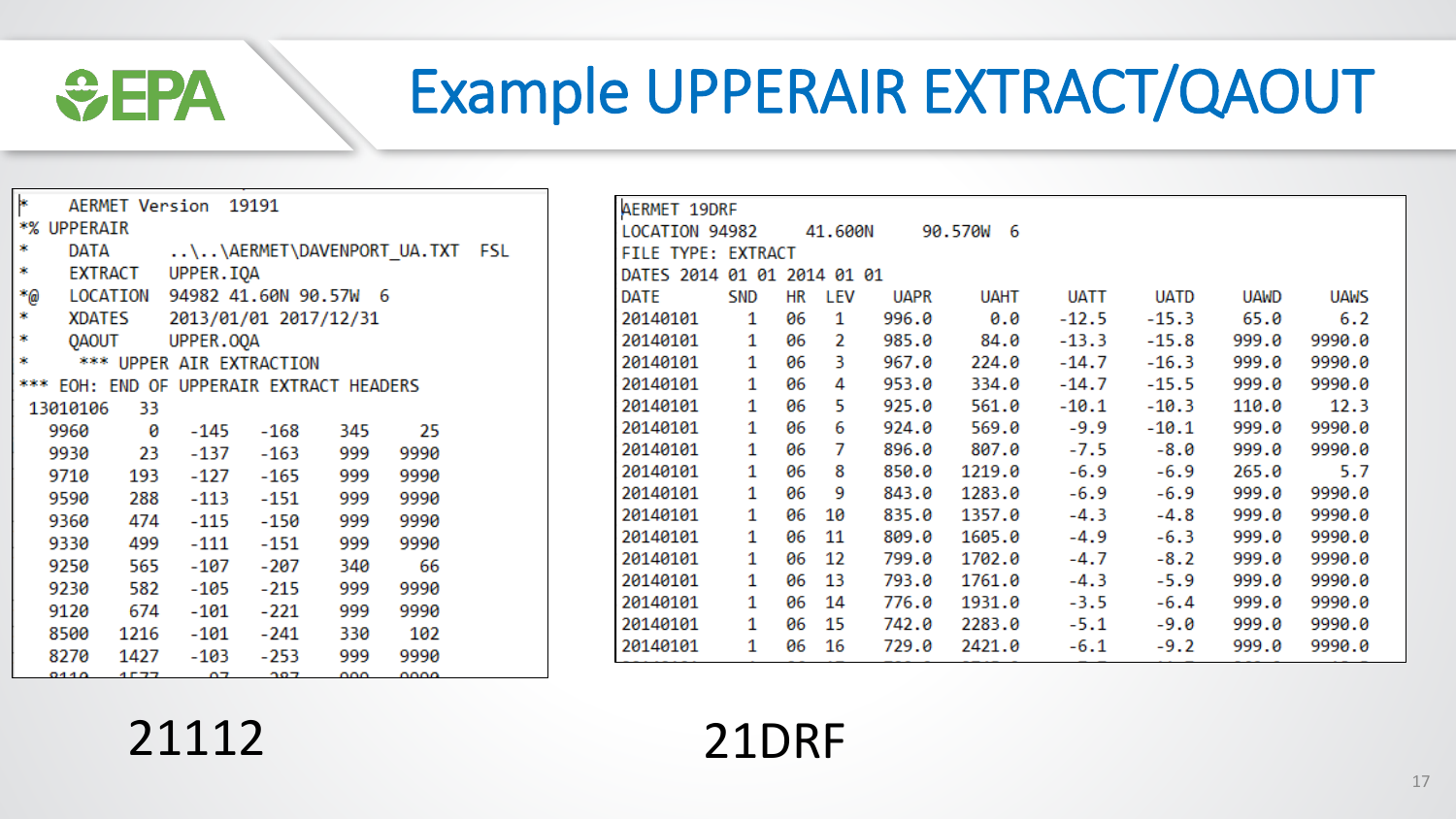### Example SURFACE EXTRACT/QAOUT

| ×                                       | AERMET Version 19191 |         |                               |                                         |     |       |     |        |    |     |                |  |
|-----------------------------------------|----------------------|---------|-------------------------------|-----------------------------------------|-----|-------|-----|--------|----|-----|----------------|--|
| *% SURFACE                              |                      |         |                               |                                         |     |       |     |        |    |     |                |  |
| *@                                      | <b>DATA</b>          |         |                               | \\AERMET\MDW.TXT ISHD                   |     |       |     |        |    |     |                |  |
| *                                       | EXTRACT              | MDW.IOA |                               |                                         |     |       |     |        |    |     |                |  |
| 零                                       | <b>XDATES</b>        |         | 2013/01/01 2017/12/31         |                                         |     |       |     |        |    |     |                |  |
| *@                                      |                      |         |                               | LOCATION 14819 41.784N 87.756W 6 188.   |     |       |     |        |    |     |                |  |
| *<br><b>OAOUT</b>                       |                      | MDW.OOA |                               |                                         |     |       |     |        |    |     |                |  |
| * SURFACE OBSERVATION EXTRACTION        |                      |         |                               |                                         |     |       |     |        |    |     |                |  |
| *** EOH: END OF SURFACE EXTRACT HEADERS |                      |         |                               |                                         |     |       |     |        |    |     |                |  |
| 12123119                                |                      |         | 0 10197 9961                  | 6 01099 09999 00300 00300 00300 00300   |     |       |     |        |    |     |                |  |
|                                         |                      |         | 00300 09999 00000 00099 00999 |                                         | 160 | $-33$ | 999 | $-78$  | 71 | 31  | $31 \Delta$    |  |
| 12123120                                |                      |         | 0 10200 9965                  | 6 01099 09999 00300 00300 00300 00300   |     |       |     |        |    |     |                |  |
|                                         |                      |         | 00300 09999 00000 00099 00999 |                                         | 140 | $-33$ | 999 | -78    | 71 | 29  | $26 \text{ A}$ |  |
| 12123121                                |                      | 0 10197 | 9961                          | 999 01099 09999 00300 00300 00300 00300 |     |       |     |        |    |     |                |  |
|                                         |                      |         | 00300 09999 00000 00099 00999 |                                         | 110 | $-28$ | 999 | -83    | 65 | 36  | 41 A           |  |
| 12123122                                |                      | 0 10207 | 9971                          | 6 01099 09999 00300 00300 00300 00300   |     |       |     |        |    |     |                |  |
|                                         |                      |         | 00300 09999 00000 00099 00999 |                                         | 160 | $-44$ | 999 | $-100$ | 65 | 33. | 57 A           |  |
| 12123123                                |                      | ด 10212 | - 9975                        | 6 01099 09999 00300 00300 00300 00300   |     |       |     |        |    |     |                |  |
|                                         |                      |         | 00300 09999 00000 00099 00999 |                                         | 160 | -56   | 999 | $-122$ | 59 | 34  | 57 A           |  |
| 12123124                                |                      | 0 10214 | 9975                          | 30 01099 09999 00300 00300 00300 00300  |     |       |     |        |    |     |                |  |
|                                         |                      |         | 00300 09999 00000 00099 00999 |                                         | 160 | -56   | 999 | $-122$ | 59 | 33. | 57 A           |  |

| AERMET 19DRF                |    |             |             |             |             |             |             |      |             |             |             |       |
|-----------------------------|----|-------------|-------------|-------------|-------------|-------------|-------------|------|-------------|-------------|-------------|-------|
| LOCATION 14819              |    |             | 41.784N     | 87.756W     | 6 188,000   |             |             |      |             |             |             |       |
| FILE TYPE: QAOUT            |    |             |             |             |             |             |             |      |             |             |             |       |
| DATES 2014 01 01 2014 01 01 |    |             |             |             |             |             |             |      |             |             |             |       |
| <b>DATE</b>                 | hr | <b>ASOS</b> | <b>PRCP</b> | <b>SLVP</b> | <b>PRES</b> | <b>TSKC</b> | <b>PWTH</b> | ASKY | <b>TMPD</b> | <b>DPTP</b> | <b>RHUM</b> | WDIR  |
| 20140101                    | 01 | Y           | 0.00        | 1027.2      | 1002.5      | 9999.0      | 0.0         | 10.0 | $-8.9$      | $-11.1$     | 84.0        | 10.0  |
| 20140101                    | 02 | Y           | 0.00        | 1026.9      | 1002.1      | 9999.0      | 0.0         | 10.0 | $-8.3$      | $-10.6$     | 83.0        | 340.0 |
| 20140101                    | 03 | Y           | 0.00        | 1026.4      | 1001.8      | 1099.0      | 0.0         | 99.0 | $-7.8$      | $-10.0$     | 84.0        | 340.0 |
| 20140101                    | 04 | Y           | 0.00        | 1025.8      | 1001.1      | 9999.0      | 0.0         | 10.0 | $-7.2$      | $-9.4$      | 84.0        | 340.0 |
| 20140101                    | 05 | Y           | 0.00        | 1025.7      | 1001.5      | 9999.0      | 0.0         | 10.0 | $-5.0$      | $-7.2$      | 84.0        | 50.0  |
| 20140101                    | 06 | Y           | 0.00        | 1025.8      | 1001.5      | 9999.0      | 0.0         | 10.0 | $-5.6$      | $-7.2$      | 88.0        | 100.0 |
| 20140101                    | 07 | Y           | 0.00        | 1025.9      | 1001.5      | 9999.0      | 0.0         | 10.0 | $-5.6$      | $-7.8$      | 84.0        | 80.0  |
| 20140101                    | 08 | Y           | 0.00        | 1025.9      | 1001.5      | 9999.0      | 0.0         | 10.0 | $-5.6$      | $-8.9$      | 77.0        | 80.0  |
| 20140101                    | 09 | Y           | 0.00        | 1026.4      | 1002.1      | 1099.0      | 0.0         | 99.0 | $-5.6$      | $-8.9$      | 77.0        | 70.0  |
| 20140101                    | 10 | Y           | 0.00        | 1026.9      | 1002.5      | 9999.0      | 0.0         | 10.0 | $-5.6$      | $-8.3$      | 81.0        | 70.0  |
| 20140101                    | 11 | Y           | 0.00        | 1026.3      | 1001.8      | 9999.0      | 0.0         | 10.0 | $-5.6$      | $-7.8$      | 84.0        | 60.0  |
| 20140101                    | 12 | Y           | 0.00        | 1025.5      | 1001.1      | 9999.0      | 0.0         | 10.0 | $-5.6$      | $-7.8$      | 84.0        | 70.0  |
| 20140101                    | 13 | Y           | 0.30        | 1024.9      | 1000.5      | 9999.0      | 0.0         | 10.0 | $-5.6$      | $-7.8$      | 84.0        | 60.0  |
| 20140101                    | 14 | Y           | 0.00        | 1024.4      | 1000.1      | 9999.0      | 0.0         | 10.0 | $-5.6$      | $-7.8$      | 84.0        | 60.0  |
| 20140101                    | 15 | Y           | 0.00        | 1024.0      | 999.8       | 1099.0      | 0.0         | 99.0 | $-5.6$      | $-7.2$      | 88.0        | 60.0  |
| 20140101                    | 16 | Y           | 0.30        | 1024.3      | 1000.1      | 9999.0      | 0.0         | 10.0 | $-5.0$      | $-7.2$      | 84.0        | 70.0  |
| 20140101                    | 17 | Y           | 0.00        | 1024.0      | 999.8       | 9999.0      | 0.0         | 10.0 | $-5.6$      | $-7.2$      | 88.0        | 70.0  |
| 20140101                    | 18 | Y           | 0.00        | 1023.9      | 999.8       | 9999.0      | 0.0         | 10.0 | $-5.6$      | $-7.8$      | 84.0        | 60.0  |
| 20140101                    | 19 | Y           | 0.00        | 1024.1      | 999.8       | 9999.0      | 0.0         | 10.0 | $-5.6$      | $-8.3$      | 81.0        | 70.0  |
| 20140101                    | 20 | Y           | 0.00        | 1024.0      | 999.8       | 9999.0      | 0.0         | 10.0 | $-6.1$      | $-8.3$      | 84.0        | 60.0  |
| 20140101                    | 21 | Y           | 0.00        | 1023.9      | 999.8       | 1099.0      | 0.0         | 99.0 | $-6.1$      | $-8.3$      | 84.0        | 70.0  |
| 20140101                    | 22 | Y           | 0.00        | 1023.4      | 999.1       | 9999.0      | 0.0         | 10.0 | $-6.1$      | $-8.3$      | 84.0        | 60.0  |
| 20140101                    | 23 | Y           | 0.00        | 1023.2      | 999.1       | 9999.0      | 0.0         | 10.0 | $-6.1$      | $-8.3$      | 84.0        | 50.0  |
| 20140101                    | 24 | Y           | 0.00        | 1022.5      | 998.5       | 9999.0      | 0.0         | 10.0 | $-6.1$      | $-8.9$      | 80.0        | 50.0  |
|                             |    |             |             |             |             |             |             |      |             |             |             |       |

21112 21DRF

*<u>CHA</u>*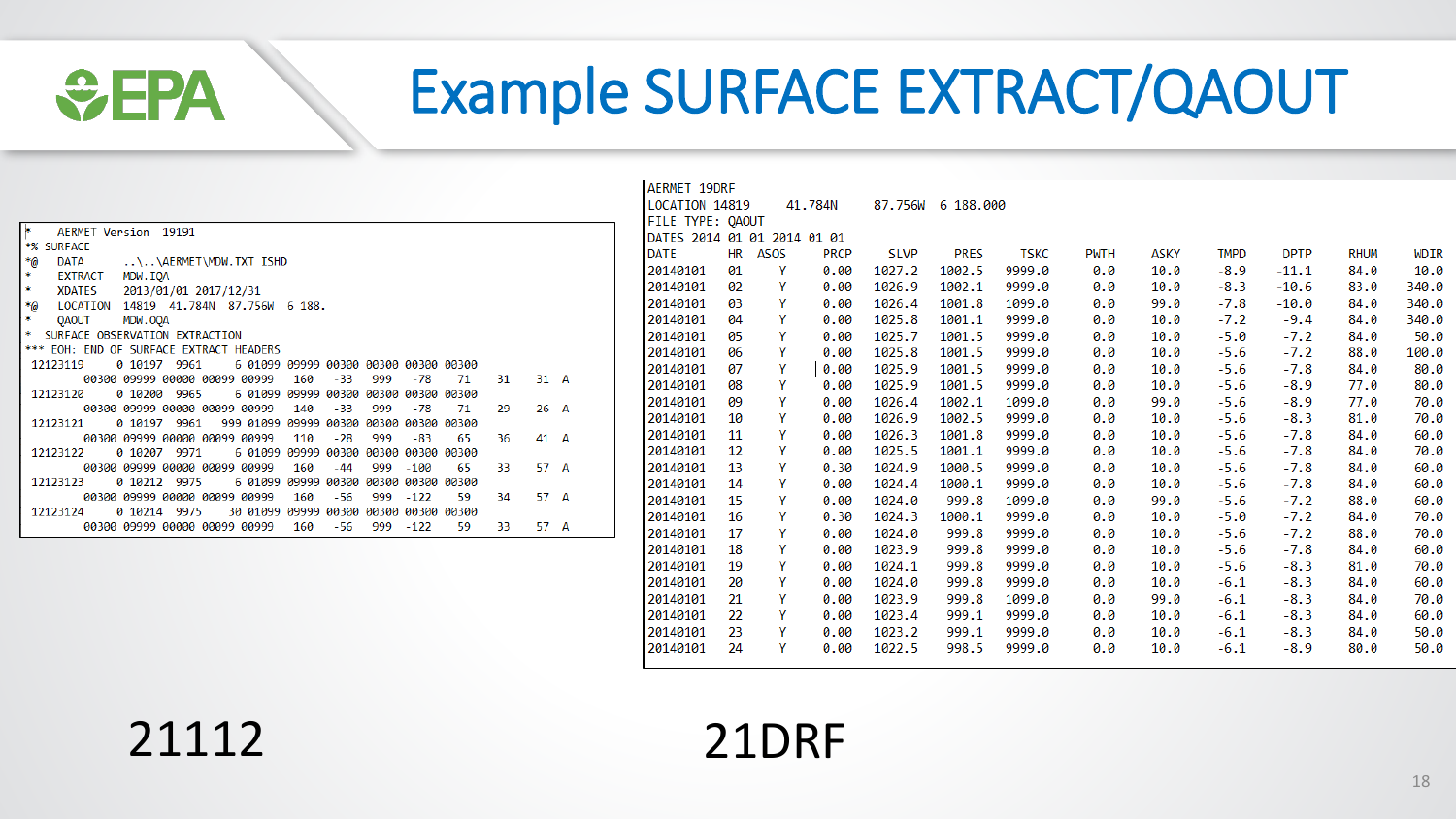## Example ONSITE EXTRACT/QAOUT

| ۴<br>AERMET Version 19191                                  |  |                                      |  |
|------------------------------------------------------------|--|--------------------------------------|--|
| *% ONSITE                                                  |  |                                      |  |
| 宴<br>DATA ARGONNE 15 MIN.DAT                               |  |                                      |  |
| *<br><b>OAOUT ARGONNE.OOA</b>                              |  |                                      |  |
| *<br>XDATES 2013/01/01 2017/12/31                          |  |                                      |  |
| LOCATION 99999 41.701N 87.995W 0 230.0<br>*@               |  |                                      |  |
| *\$<br>READ 1 OSYR OSMO OSDY OSHR OSMN INSO NRAD DT01 PRES |  |                                      |  |
| *\$<br>READ 2 HT01 TT01 WS01 WD01 SA01                     |  |                                      |  |
| *\$<br>READ 3 HT02 TT02 WS02 WD02 SA02                     |  |                                      |  |
| ∗\$<br>FORMAT 1 (5(I2), 4(1X, F10.4))                      |  |                                      |  |
| ∗\$<br>FORMAT 2 (11X, F4.1, 4(1X, F10.4))                  |  |                                      |  |
| *\$<br>FORMAT 3 (10X, F5.1, 4 (1X, F10.4))                 |  |                                      |  |
| *\$<br>DELTA TEMP 1 10.0 60.0                              |  |                                      |  |
| *\$ OSHEIGHTS 10.0 60.0                                    |  |                                      |  |
| *\$ THRESHOLD 1.0                                          |  |                                      |  |
| * 3<br>OBS/HOUR 4                                          |  |                                      |  |
| *<br>OS ON-SITE OUALITY ASSESSMENT                         |  |                                      |  |
| *** EOH: END OF ON-SITE OA HEADERS                         |  |                                      |  |
| 13 1 1 1-9  0.0000  -8.8764  -0.4266  9972.5254            |  |                                      |  |
|                                                            |  | 40.0 -7.0316 2.8267 338.4550 20.0218 |  |
|                                                            |  | 240.0 -7.4581 5.2172 351.8875 9.2291 |  |
| 13 1 1 2-9  0.0000  -13.6030  -0.4114  9973.7754           |  |                                      |  |
|                                                            |  | 40.0 -7.3400 2.9517 337.7275 18.4186 |  |
|                                                            |  | 240.0 -7.7514 5.3213 351.0075 8.3045 |  |
|                                                            |  |                                      |  |
|                                                            |  | 40.0 -7.7251 2.3822 337.4700 17.9410 |  |
|                                                            |  | 240.0 -8.0837 4.4032 350.4400 8.6976 |  |
|                                                            |  |                                      |  |
|                                                            |  | 40.0 -8.0849 2.4359 330.7300 17.1271 |  |
| 240.0                                                      |  | -8.4691  4.3486  345.2575  9.1784    |  |

| AERMET VERSION 19DRF                           |           |                |             |             |             |                          |             |             |             |             |             |
|------------------------------------------------|-----------|----------------|-------------|-------------|-------------|--------------------------|-------------|-------------|-------------|-------------|-------------|
| 41,701N<br>LOCATION 99999<br>87.995W 0 230.000 |           |                |             |             |             |                          |             |             |             |             |             |
| FILE TYPE: 0A0UT                               |           |                |             |             |             |                          |             |             |             |             |             |
| THRESHOLD 0.000                                |           |                |             |             |             |                          |             |             |             |             |             |
| DELTA TEMP 1                                   |           | 10.000         | 60,000      |             |             |                          |             |             |             |             |             |
| DATES 2014 01 01 2014 01 01                    |           |                |             |             |             |                          |             |             |             |             |             |
| <b>DATE</b>                                    | <b>HR</b> | LEV            | <b>HTNN</b> | <b>INSO</b> | <b>NRAD</b> | DT01                     | <b>PRES</b> | <b>SANN</b> | <b>TTNN</b> | <b>WDNN</b> | <b>WSNN</b> |
| 20140101                                       | 01        | 1              | 10.00000    | 0.00000     | 0.49707     | $-0.39500$               | 1001.05000  | 14.05437    | $-11.26800$ | 33.28900    | 3.03500     |
| 20140101                                       | 01        | $\overline{2}$ | 60.00000    | 9999.00000  | 999.00000   | 9.00000 99999.00000      |             | 8.23031     | $-11.66300$ | 39.60500    | 4.60217     |
| 20140101                                       | 02        | 1              | 10.00000    | 0.00000     | 0.24835     | $-0.36800$               | 1000.95000  | 14.24541    | $-10.98875$ | 24.64050    | 2.73005     |
| 20140101                                       | 02        | $\overline{2}$ | 60.00000    | 9999,00000  | 999.00000   | 9.00000 99999.00000      |             | 7.67013     | $-11.35675$ | 31.47725    | 4.32705     |
| 20140101                                       | 03        | 1              | 10.00000    | 0.00000     | $-0.21615$  | $-0.28600$               | 1000.85000  | 13.16328    | $-10.77375$ | 19.11500    | 2.31450     |
| 20140101                                       | 03        | 2              | 60.00000    | 9999.00000  | 999.00000   | 9.00000 99999.00000      |             | 8.01353     | $-11.05975$ | 26.37550    | 3.73682     |
| 20140101                                       | 04        | 1              | 10.00000    | 0.00000     | $-1.05878$  | $-0.28025$               | 1000.42500  | 13.28906    | $-10.58700$ | 15.71275    | 2.41682     |
| 20140101                                       | 04        | $\overline{2}$ | 60.00000    | 9999,00000  | 999.00000   | 9.00000 99999.00000      |             | 6.27646     | $-10.86725$ | 24.68675    | 3.72897     |
| 20140101                                       | 05        | 1              | 10.00000    | 0.00000     | $-1.10423$  | $-0.30090$               | 1000,20000  | 12.68009    | $-9.88135$  | 17.07475    | 2.41740     |
| 20140101                                       | 05        | 2              | 60.00000    | 9999.00000  | 999.00000   | 9.00000 99999.00000      |             | 6.40961     | $-10.18225$ | 27.42450    | 4.13760     |
| 20140101                                       | 06        | 1              | 10.00000    | 0.00000     | $-1.70067$  | $-0.26465$               | 1000.12500  | 16.79956    | $-8.85697$  | 39.23350    | 2.61740     |
| 20140101                                       | 06        | $\overline{2}$ | 60.00000    | 9999,00000  | 999.00000   | 9.00000 99999.00000      |             | 14.21239    | $-9.12162$  | 45.92925    | 4.26520     |
| 20140101                                       | 07        | 1              | 10.00000    | 0.00000     | $-2.80525$  | $-0.30968$               | 1000.22500  | 12.23456    | $-8.14152$  | 48.68325    | 2.58803     |
| 20140101                                       | 07        | 2              | 60.00000    | 9999,00000  | 999,00000   | 9.00000 99999.00000      |             | 8.23317     | $-8.45120$  | 66.55050    | 4.60837     |
| 20140101                                       | 08        | 1              | 10.00000    | 5.01372     | $-1.62927$  | $-0.51362$ 1000.22500    |             | 13.05035    | $-6.88670$  | 65.28800    | 5.36320     |
| 20140101                                       | 08        | 2              | 60.00000    | 9999.00000  | 999.00000   | 9.00000 99999.00000      |             | 8.58509     | $-7.40032$  | 74.96900    | 7.71805     |
| 20140101                                       | 09        | 1              | 10.00000    | 24.51100    | 8.94332     | $-0.37235$               | 1000.62500  | 12.76492    | $-6.71590$  | 62.16425    | 5.70950     |
| 20140101                                       | 09        | $\overline{2}$ | 60.00000    | 9999,00000  | 999,00000   | 9,00000 99999,00000      |             | 9.48199     | $-7.08825$  | 71.11625    | 7.84557     |
| 20140101                                       | 10        | 1              | 10.00000    | 77.23600    | 36.43075    | $-0.32727$ 1001.15000    |             | 13.27201    | $-6.69533$  | 56.95100    | 5.55373     |
| 20140101                                       | 10        | 2              | 60.00000    | 9999.00000  | 999.00000   | 9.00000 99999.00000      |             | 9.06712     | $-7.02260$  | 64.68825    | 7.83988     |
| 20140101                                       | 11        | 1              | 10.00000    | 181.40250   | 87.32950    | $-0.33800$<br>1001.07500 |             | 14.02231    | $-6.44085$  | 57.90775    | 6.35695     |
| 20140101                                       | 11        | 2              | 60.00000    | 9999.00000  | 999.00000   | 9,00000 99999,00000      |             | 9.04043     | $-6.77885$  | 66.93325    | 9.06235     |
| 20140101                                       | 12        | 1              | 10.00000    | 159,70500   | 75.20525    | $-0.29383$               | 1000,60000  | 13.64304    | $-6.35150$  | 57.98100    | 6.15785     |
| 20140101                                       | 12        | $\overline{2}$ | 60.00000    | 9999,00000  | 999,00000   | 9.00000 99999.00000      |             | 8.18055     | $-6.64533$  | 65.03875    | 8.86803     |
| 20140101                                       | 13        | 1              | 10.00000    | 158.38750   | 74.10575    | $-0.27400$               | 1000.17750  | 15.02612    | $-6.40345$  | 52.17000    | 5.92637     |
| 20140101                                       | 13        | $\overline{2}$ | 60.00000    | 9999.00000  | 999.00000   | 9.00000 99999.00000      |             | 9.36428     | $-6.67745$  | 58.72750    | 8.41387     |
| 20140101                                       | 14        | 1              | 10.00000    | 140.06750   | 65.06675    | $-0.27840$               | 999.62250   | 14.13351    | $-6.37058$  | 49.15750    | 6.09765     |
| 20140101                                       | 14        | $\overline{2}$ | 60.00000    | 9999,00000  | 999,00000   | 9.00000 99999.00000      |             | 8.93018     | $-6.64898$  | 56.53975    | 9.04335     |
| 20140101                                       | 15        | 1              | 10.00000    | 68.06625    | 30.45950    | $-0.25453$               | 999.42500   | 14.36972    | $-6.44093$  | 44.63425    | 4.33098     |

21112 21DRF

*<u>CEPA</u>*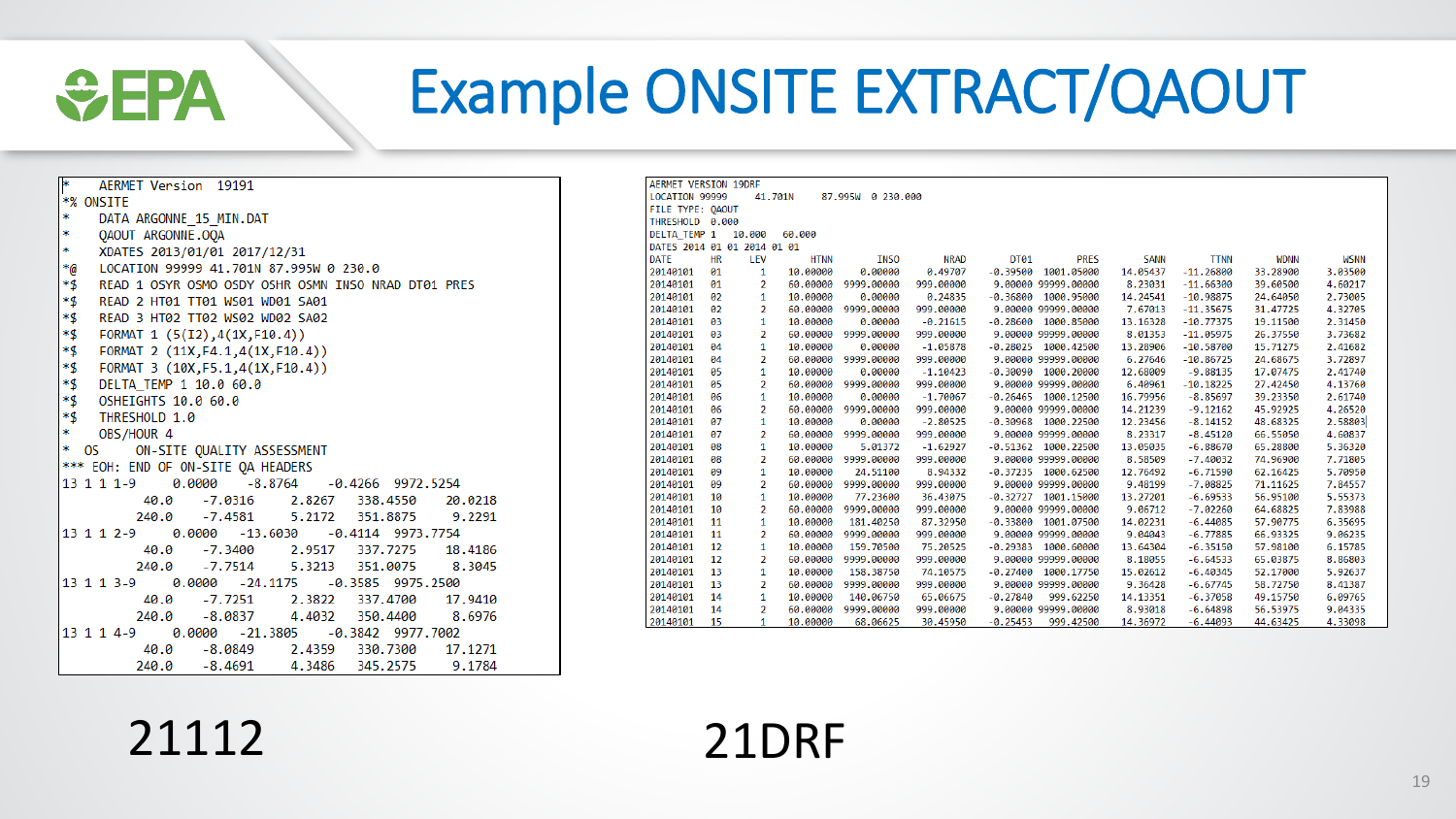### <del>W</del> EPA

## Changes to 21DRF control files

- For both stage 1 and stage 2, XDATES now REQUIRES a 4-digit year
	- XDATES 2020/01/01 2020/12/31
	- XDATES 2020/01/01 TO 2020/12/31
	- XDATES 2020 01 01 2020 12 31
- With exception of XDATES and new options (DEBUG, NOPRINT), current stage 1 control file will work as is
- New stage 2 file is a concatenation of current stage 2 and stage 3 control files
	- Remove old stage 3 JOB pathway/keywords
- New combined stage 1 and 2 control file is a concatenation of current stage 1 and 3 control files with ASOS1MIN from stage 2
	- Remove old stage 2 and stage 3 JOB pathway/keywords
- Overhaul will ignore the MERGE pathway keywords and DATA keyword in METPREP pathway
	- Users are urged however to remove MERGE pathway and keywords and DATA keyword in METPREP pathway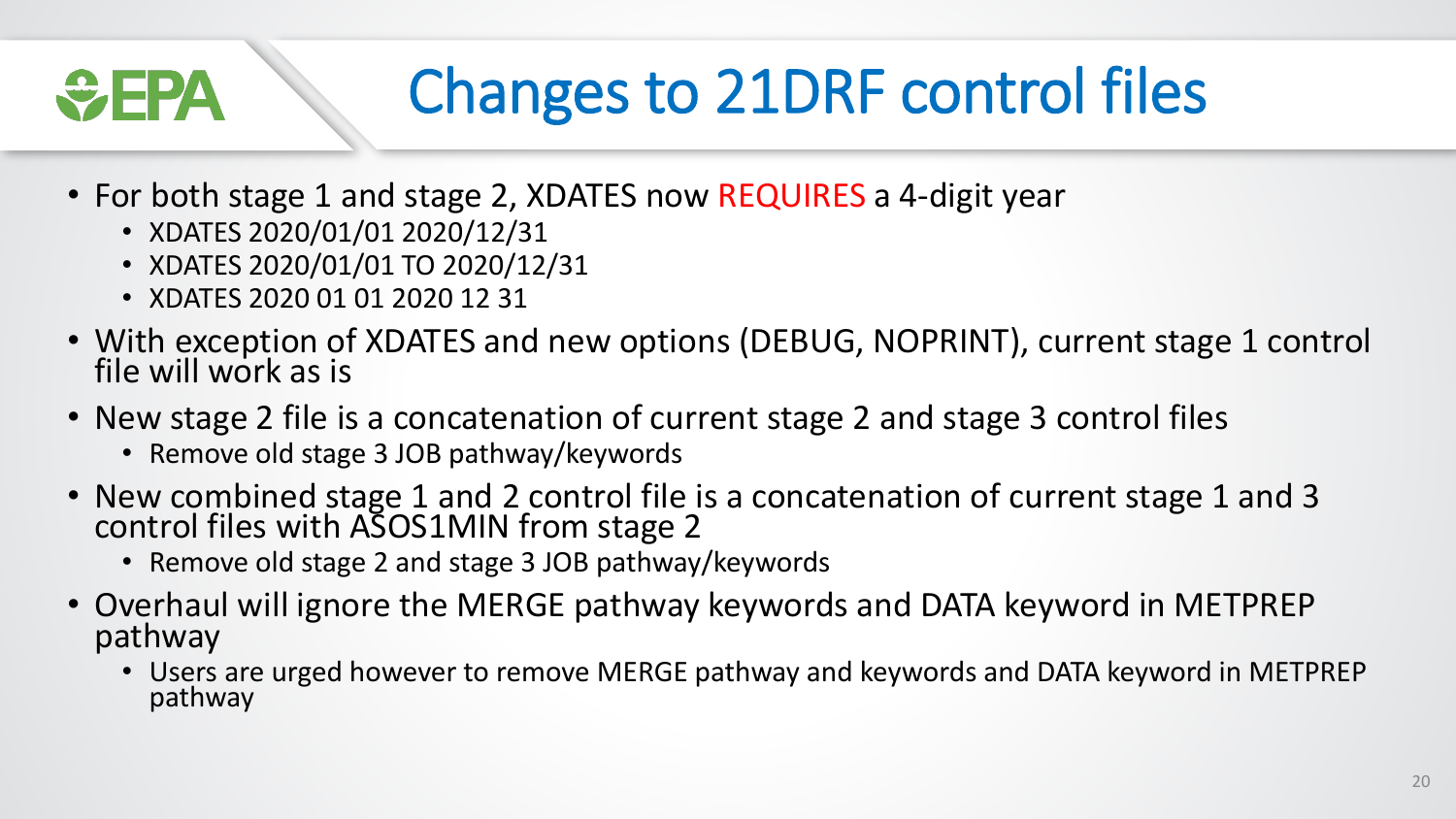

## Stage 1 input file

#### job

messages test\_st1.msg report test\_st1.rpt

#### upperair

data ua.txt fsl extract upper.iqa location 99999 35.00N 90.00 W 6 xdates 2013/01/01 2017/12/31 qaout upper.oqa

#### surface

data airport.txt ishd extract nws.iqa xdates 2013/01/01 2017/12/31 location location 99999 35.00N 90.00 W 6 123. qaout nws.oqa

#### onsite

data onsite\_hourly.dat qaout onsite\_hourly.oqa xdates 2013/01/01 2017/12/31 location dates 99999 35.00N 90.00 W 0 123.

read 1 osyr osmo osdy oshr inso pres read 2 ht01 tt01 ws01 wd01 sa01 read 3 ht02 tt02 ws02 wd02 sa02

format 1 (4(i2),2(1x,f10.4)) format 2 (11x,f4.1,4(1x,f10.4)) format 3 (11x,f4.1,4(1x,f10.4))

#### threshold 0.1

range sa 0 < 35 99 range ws 0 <= 50 99 range wd 0 <= 360 999 range tt -30 < 40 99 range rh 0 <= 100 999 range inso 0 <= 1250 9999 range nrad -100 < 800 999 range pres 9000 < 10999 99999 audit tt01 ws01 wd01 sa01 pres 21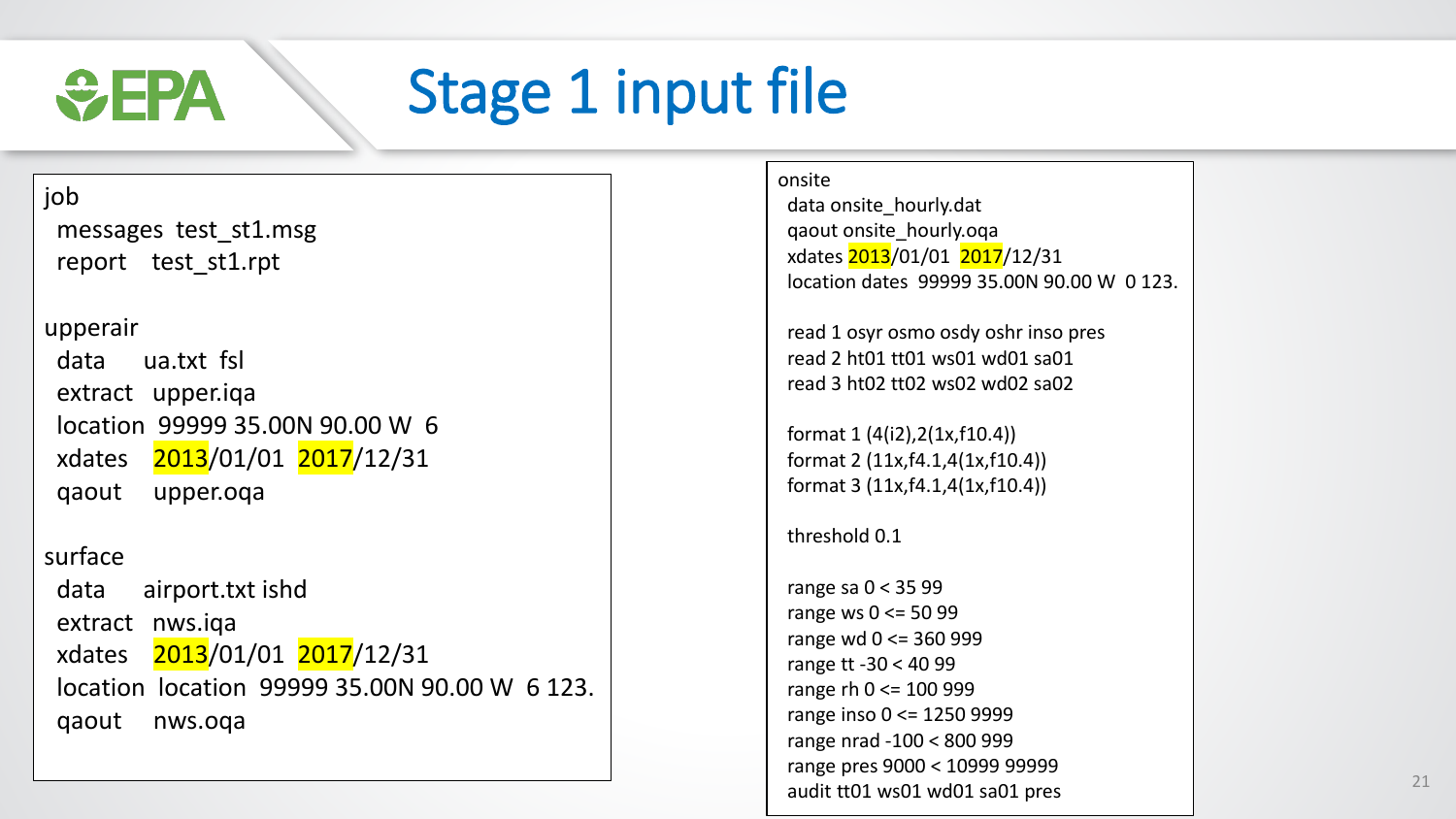### Stage 2 input file  $\div$ EPA

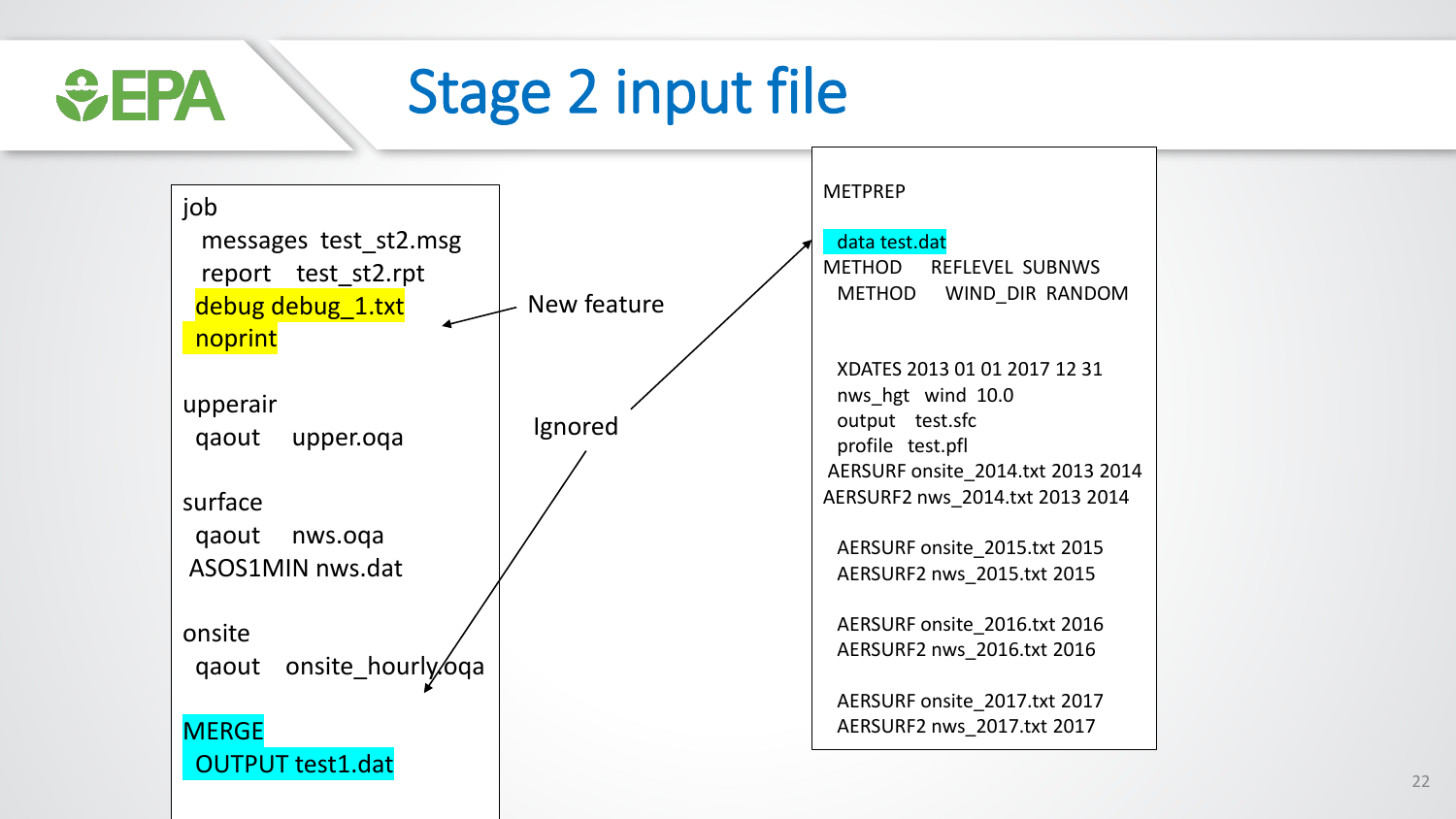### Combined stage 1 and 2 control file

| job                                      | onsite                                           |                                   |
|------------------------------------------|--------------------------------------------------|-----------------------------------|
| messages test_st1_st2.msg                | data onsite_hourly.dat                           | <b>METPREP</b>                    |
| report test_st1_st2.rpt                  | qaout onsite_hourly.oqa                          |                                   |
| debug debug_1.txt                        | xdates 2013/01/01 2017/12/31                     | data test.dat                     |
| upperair                                 | location onsite. OQA 99999 35.00N 90.00 W 0 123. | <b>METHOD</b><br>REFLEVEL SUBNWS  |
| data ua.txt fsl                          |                                                  | <b>METHOD</b><br>WIND_DIR RANDOM  |
| extract upper.iqa                        | read 1 osyr osmo osdy oshr inso pres             |                                   |
| location 99999 35.00N 90.00 W 6          | read 2 ht01 tt01 ws01 wd01 sa01                  |                                   |
| xdates 2013/01/01 2017/12/31             | read 3 ht02 tt02 ws02 wd02 sa02                  | XDATES 2013 01 01 2017 12 31      |
| qaout<br>upper.oqa                       |                                                  | nws hgt wind 10.0                 |
|                                          | format $1(4(i2),2(1x,f10.4))$                    | output test.sfc                   |
| surface                                  | format $2(11x, f4.1, 4(1x, f10.4))$              | profile test.pfl                  |
| data<br>airport.txt ishd                 | format $3(11x, f4.1, 4(1x, f10.4))$              | AERSURF onsite 2014.txt 2013 2014 |
| extract nws.iqa                          |                                                  | AERSURF2 nws_2014.txt 2013 2014   |
| xdates 2013/01/01 2017/12/31             | threshold 0.1                                    |                                   |
| location Ish 99999 35.00N 90.00 W 6 123. |                                                  | AERSURF onsite_2015.txt 2015      |
| qaout nws.oqa                            | range sa $0 < 3599$                              | AERSURF2 nws_2015.txt 2015        |
| <b>ASOS1MIN nws.dat</b>                  | range ws $0 \le 5099$                            |                                   |
|                                          | range wd 0 <= 360 999                            | AERSURF onsite_2016.txt 2016      |
| onsite                                   | range tt -30 < 40 99                             | AERSURF2 nws_2016.txt 2016        |
| qaout onsite.oqa                         | range rh 0 <= 100 999                            |                                   |
|                                          | range inso 0 <= 1250 9999                        | AERSURF onsite_2017.txt 2017      |
|                                          | range nrad -100 < 800 999                        | AERSURF2 nws_2017.txt 2017        |
|                                          | range pres 9000 < 10999 99999                    |                                   |

*<u>CHPA</u>* 

audit tt01 ws01 wd01 sa01 pres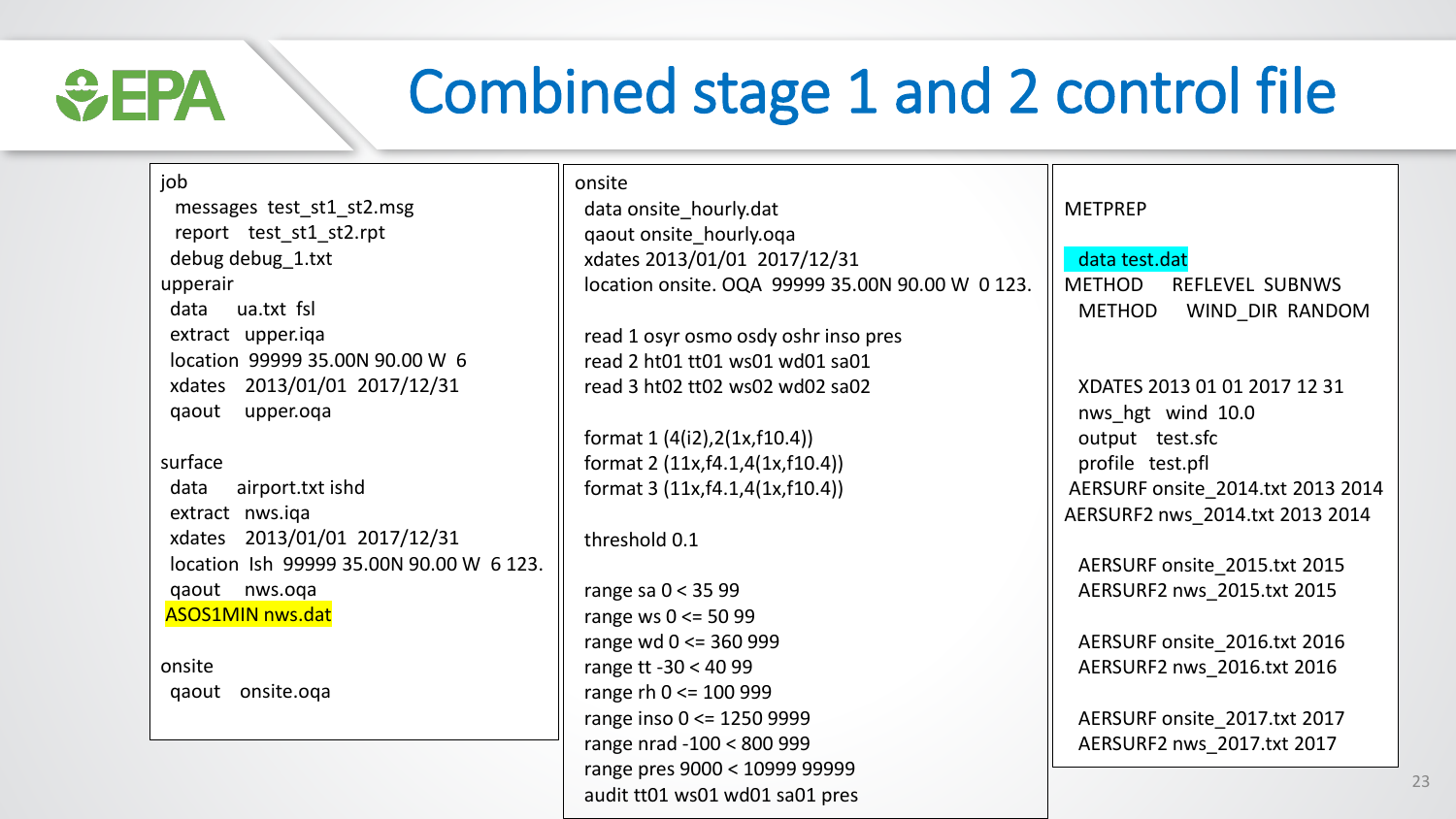Debug file <del>V</del>IE

- Outputs some stage 1 processes
	- UPPERAIR calculations (speed shear, direction shear, lapse rate, dewpoint deviation)
	- SURFACE ISHD extraction (enhanced messaging about duplicate observations, special observations in MESSAGE file)
	- ONSITE sub-hourly averaging
- Stage 2 processing and PBL calculations
	- Target time for each day's sounding
	- Initial assignments of winds, temperatures, cloud cover, from ONSITE or SURFACE data
	- Stability assignment for each hour based on critical angle or Monin-Obukhov length
	- Inputs and calculations for variables (heat flux, w<sup>\*</sup>, etc.)
	- Iterative processing steps for u\* calculations and Bulk-Richardson calculations
	- Mechanical mixing height calculation
	- Iterative processing for convective mixing height calculations
- Use with care, could be large file and slows down AERMET processing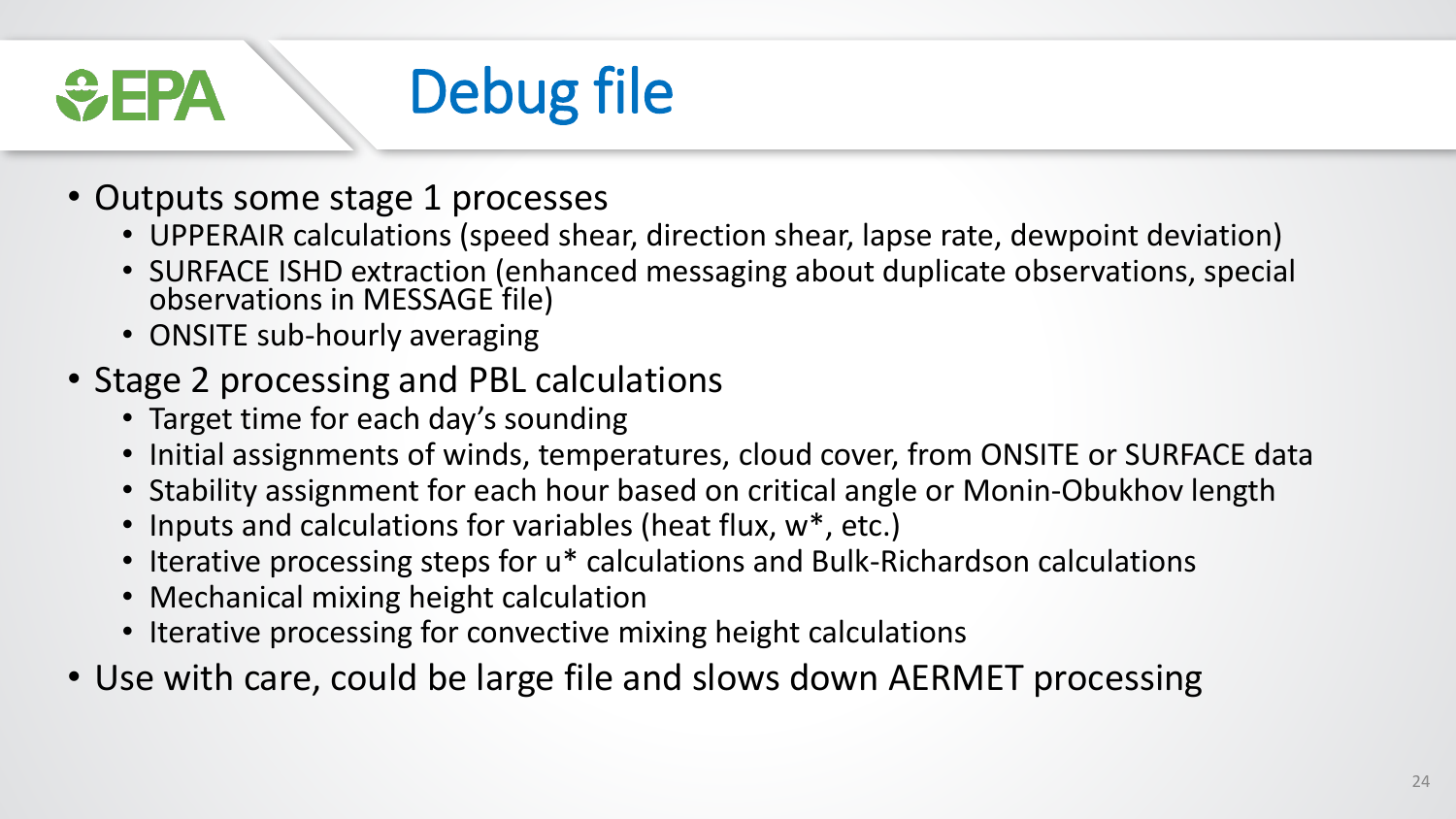

### Debug file

#### STAGE 2 DEBUG PROCESSING START

UPPER AIR SOUNDING WINDOW INFORMATION UPPER LON MY\_ZONE MY\_SOUNDING WINDOW BEGIN TARGET HOUR WINDOW END  $-90.570$   $-6$   $12$   $11 (-1)$   $12$   $13 (1)$ 

\*\*\*\*\*\*\*\*\*\*\*\*\*\*\*\*\*\*\*\*\*\*\*\*\*\*\*\*\*\*\*\*\*\*\*\*\*\*\*\*\*\*\*\*\*\*\*\*\*\*\*\*\*\*\*\*\*\*\*\*\*\*\*\*\*\*\*\*\*\*\*\*\*\*\*\*\* DATE: 20130316

LOCAL SUNRISE/SUNSET: 06:08:40 17:53:37 UPPERAIR SUNRISE/SUNSET: 06:18:56 18:03:57

SOUNDING WINDOW FOR 20130316 BEGIN WINDOW DATE/HR TARGET DATE/HR ENDING WINDOW DATE/HR 20130316 05 20130316 06 20130316 07

READ\_SOUND START

SOUNDING DATE: 20130316 HR 06 SOUNDING # 2 SOUNDING NOT EXTENDED

HEIGHT PRES TEMP THETA 0.000 982.000 273.150 274.571 330.000 942.000 270.850 275.513 398.000 934.000 272.250 277.613 480.000 925.000 272.450 278.587 619.000 909.000 272.650 280.184 698.000 900.000 273.550 281.909 1157.000 850.000 270.850 283.723 1213.000 844.000 273.150 286.712 1241.000 841.000 273.550 287.424 1308.000 834.000 273.750 288.321 1356.000 829.000 273.950 289.028 1661.000 798.000 274.150 292.406 1793.000 785.000 274.950 294.638 1886.000 776.000 275.150 295.826 2169.000 749.000 272.850 296.336 2450.000 723.000 272.450 298.904 2713.000 700.000 270.850 299.905 2999.000 675.000 268.650 300.576 3247.000 654.000 268.050 302.625 4295.000 571.000 261.050 306.375 5301.000 500.000 252.250 307.493

#### HOUR 01

WIND SPEED/DIRECTION/HT/SOURCE/Z0: 3.7 30.9 10.0 1 0.14300

INITIAL ALBEDO/BOWEN RATIO: 0.17 0.45

TEMPERATURE/HT/SOURCE: 274.5 10.0 1

INITIAL CLOUD COVER/SOURCE: 10 2 PRESS: USE ONSITE STATION PRESSURE: 978.3 STABILITY

SOLAR ANGLE HOUR 24 DATE 20130316: -50.407 SOLAR ANGLE HOUR 01 DATE 20130316: -48.257 ANGLE: -49.332

ANGLE < 0, ALBEDO SET TO 1.0

ANGLE CRIT ANGLE STABILITY -49.332 < 94.000 STABLE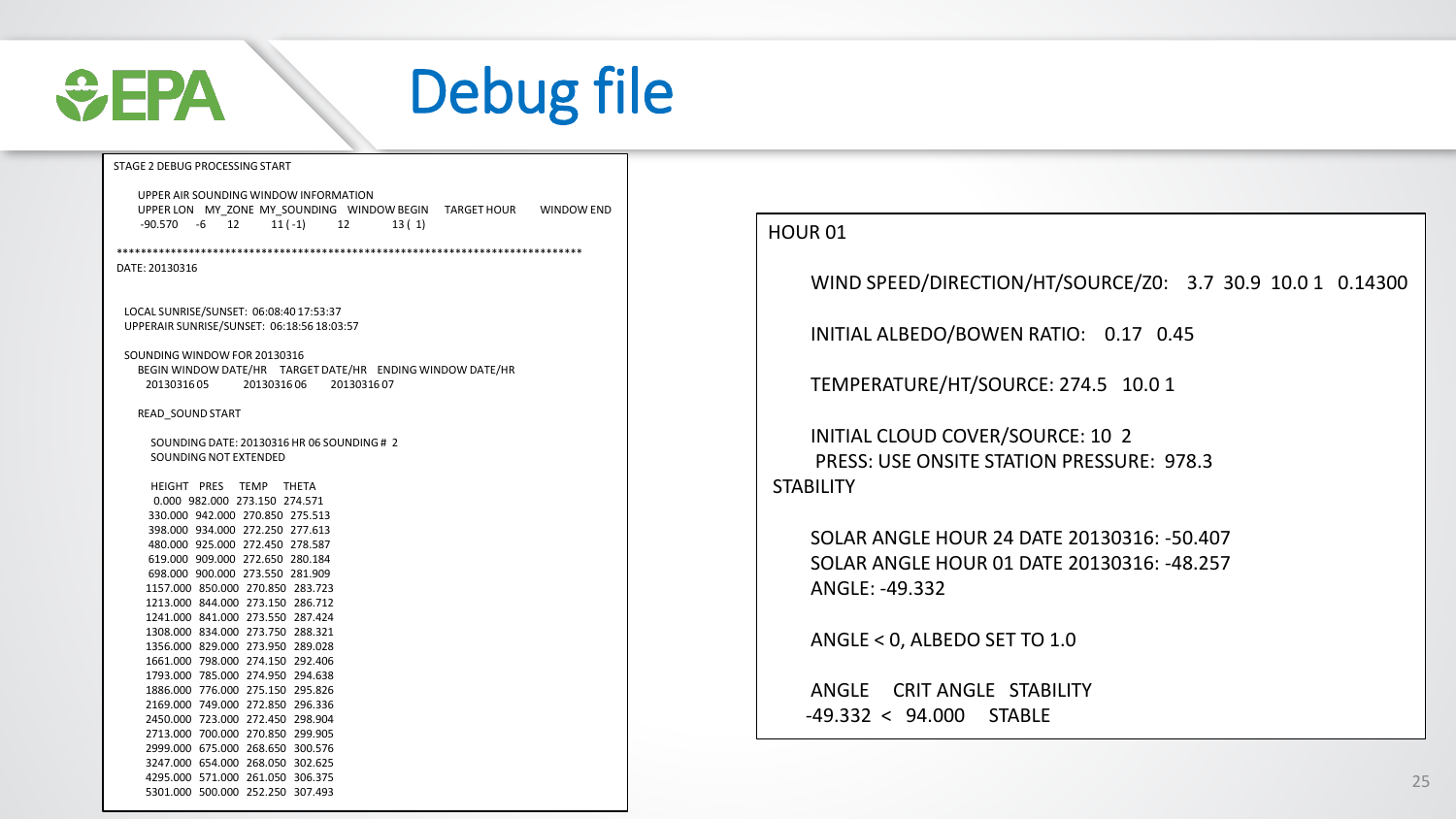**GEPA** 

### Overwater or land applications

- MMIF 4.0-Draft updated to output new hourly variables
	- Sensible heat and latent heat fluxes, u<sup>\*</sup>, w<sup>\*</sup>, θ lapse rate, Monin-Obukhov length, hourly varying zo, sky cover
		- Set AER\_USE\_NEW keyword to true in MMIF 4.0-draft control file
	- Standard variables still output as previous versions of MMIF
		- Winds, temperature, RH, insolation, precipitation, station pressure, delta-T between 2 m and next lowest level
	- These variables (new and existing) output for either land or water cells
		- New variables NOT compatible with AERMET 21112 and earlier
- MMIF outputs control file for PROG and METPREP (combined stage 1 and 2 run)
- New flag in AERMET associated with DATA keyword for PROG data
	- If blank or OL = overland
	- OW= overwater
	- OW cannot be used with ONSITE pathway; OL can
	- MMIF knows if overland or overwater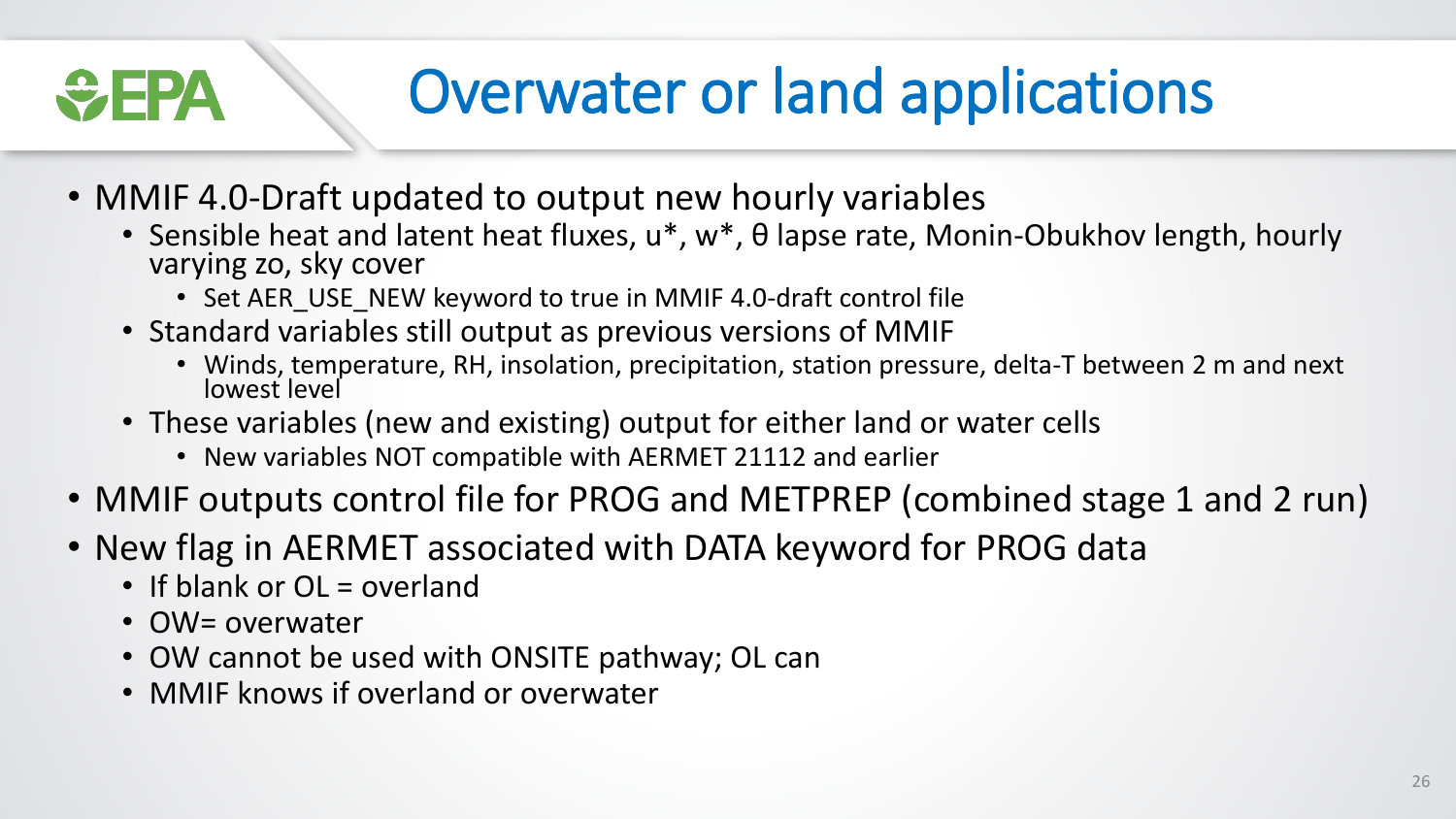

PROG DATA INPUT.DAT OL

### **ONSITE**

DATA INPUT.DAT OL







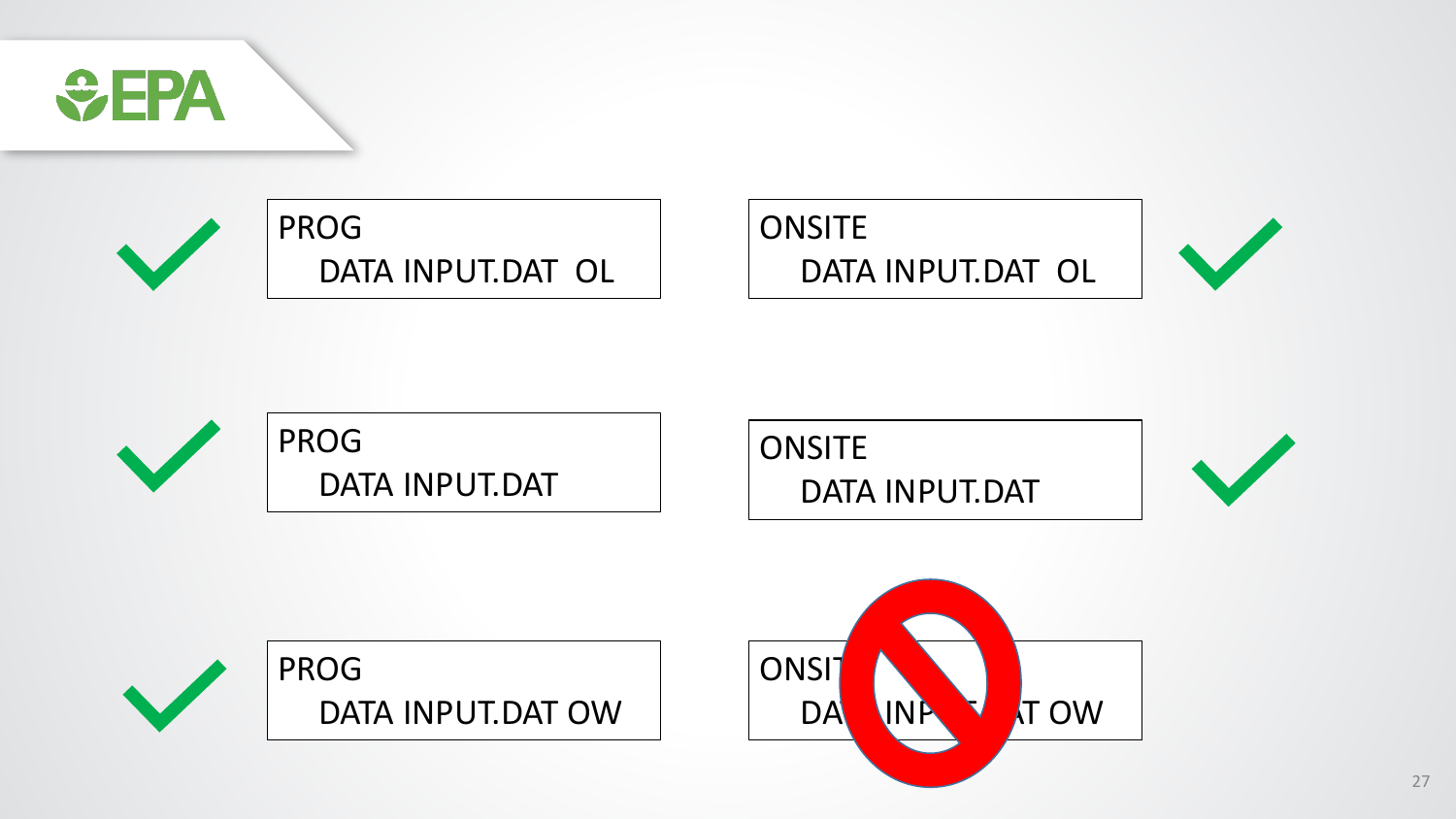# Overwater or land applications

- If AERMET detects application is overwater
	- New PROG variables used instead of being calculated by AERMET
	- Monin-Obukhov length used to determine stability of the hour
		- L < 0: convective
		- $\cdot$  L > 0: stable

 $\bigtriangledown$  - 24

- Differs from standard AERMET approach of solar angle and critical angle
	- Angle < critical angle: stable (nighttime)
	- Angle > critical angle: convective (daytime)
- This switch is needed so that AERMET calculates other variables correctly that depend on stability and use the new variables
- Can have convective hours at night overwater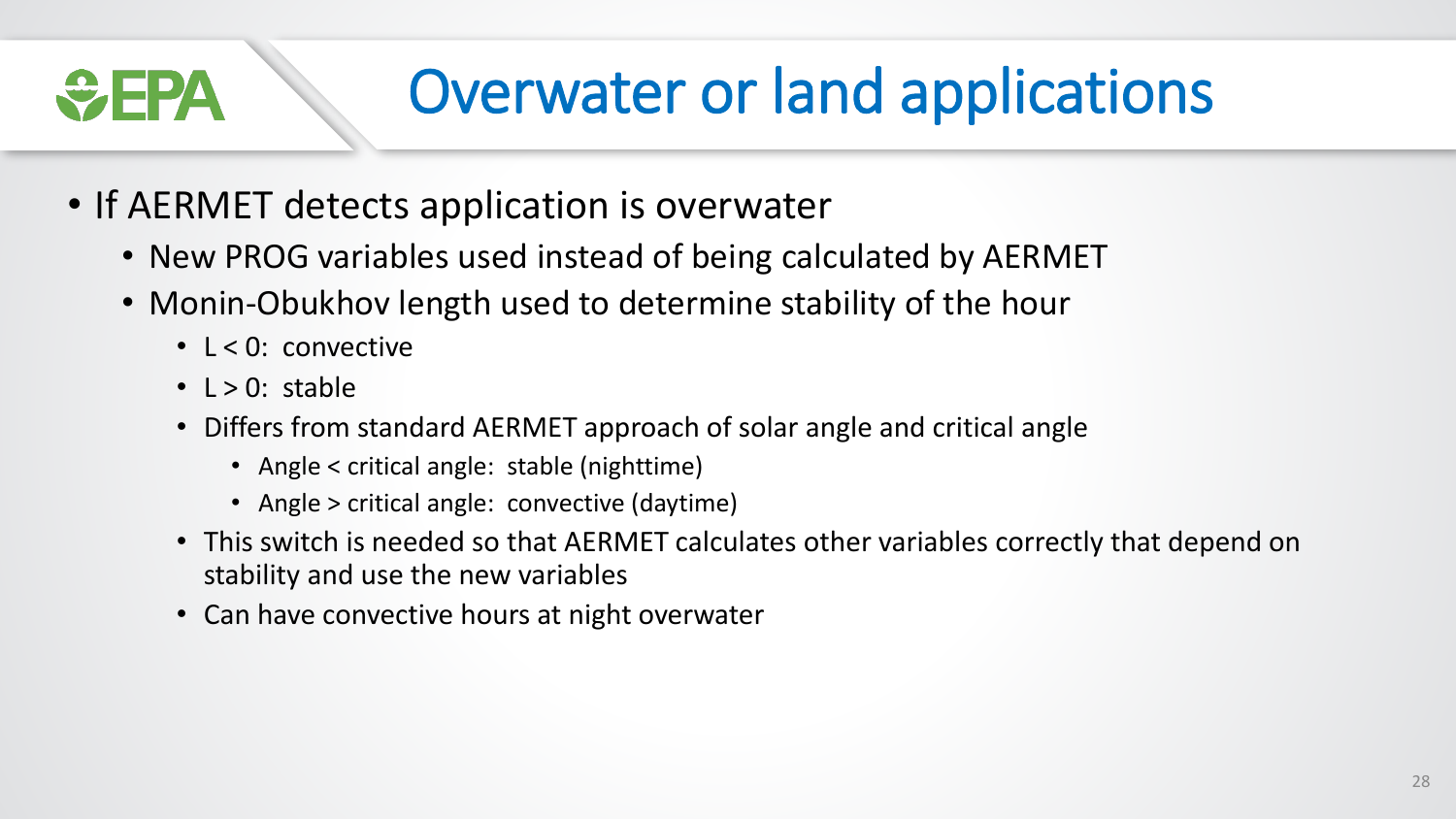$\bigtriangledown$  - 24

## Overwater or land applications

- If AERMET detects application is overland
	- New PROG variables (except u\* and sky cover) **are not used** and are calculated by AERMET
		- u\* and sky cover have always been ONSITE variables
		- AERMET alerts user in both stage 1 and 2 that variables won't be used
	- Standard solar angle approach used to determine stability
		- Angle < critical angle: stable (nighttime)
		- Angle > critical angle: convective (daytime)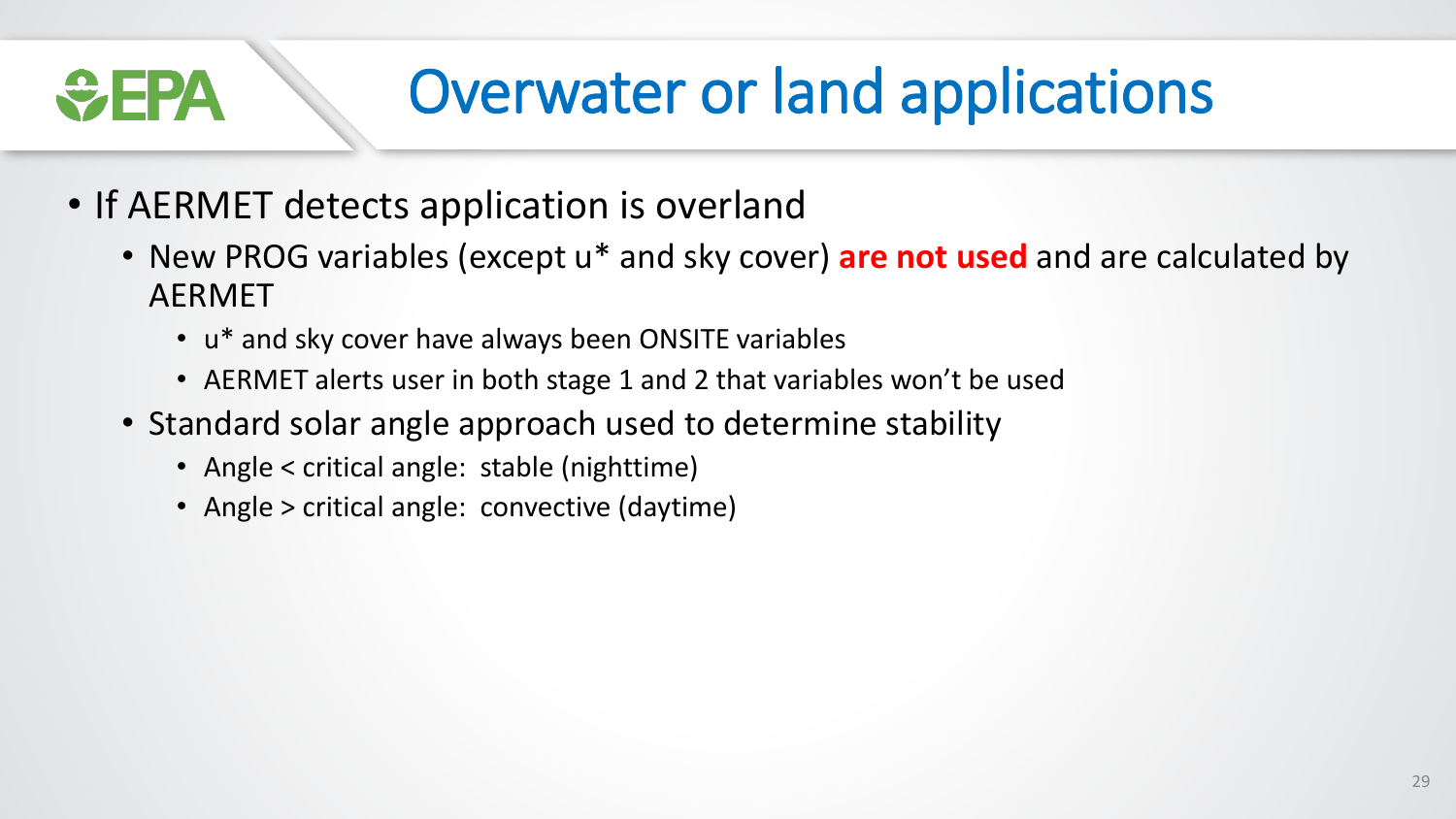# $\div$ EPA

### AERMET overwater option vs. AERCOARE

- AERCOARE with AERMOD is considered alternative model approach
	- AERMET is bypassed
	- AERMET is regulatory pre-processor for AERMOD but is geared toward overland applications
- MMIF 4.0-Draft output of new variables allows AERMET to use those variables and pass through to AERMOD
	- AERMET is not bypassed; not alternative model
	- New variables treated as other site-specific variables
		- W\* and θ lapse rate calculated same as in AERMET
		- L uses virtual temperature and virtual flux; AERMET uses temperature and sensible heat flux
			- MMIF L may be more representative than AERMET L over water due to moisture effects
			- Typical NWS land observations may not have information need to calculate virtual temperature and heat flux
		- U\* and sky cover already ONSITE variables
		- Hourly surface roughness more representative of varying conditions over the ocean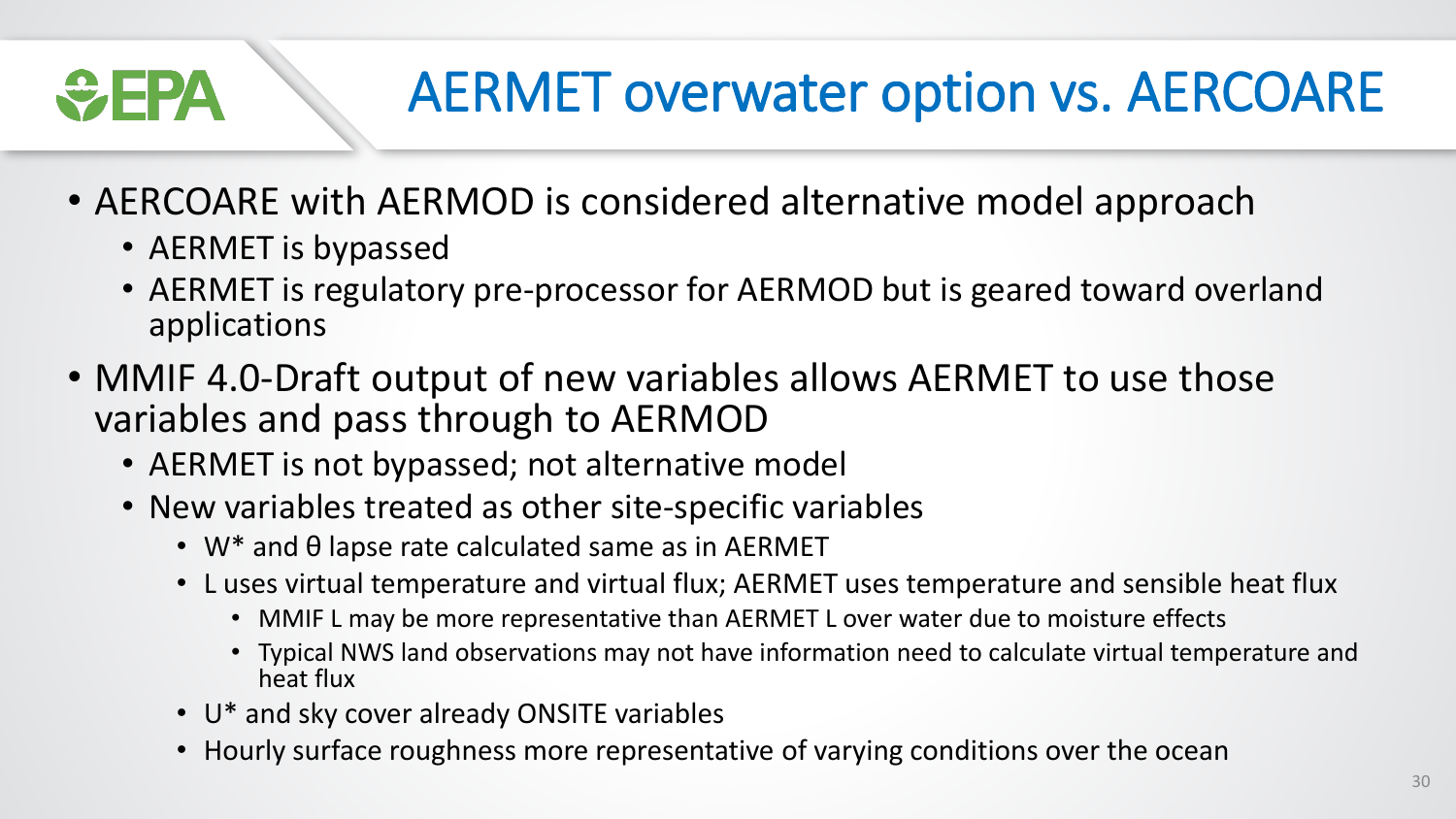

- Used AERMOD databases that are used for AERMOD update evaluations
- Ran AERMET 21112 and 21DRF and compared meteorological variables for non-adjusted u\* and adjusted u\* scenarios
- Ran AERMOD 21112 with both AERMET versions
- Ran Cox-Tikvart for selected databases
	- Martins Creek, Lovett, Westvaco, Kincaid, Bowline, Baldwin, and Clifty Creek
- Compared Robust Highest Concentration (RHC) for others
	- Tracy, DAEC, EOCR, Alaska, Indianapolis, AGA, Millston, Prairie Grass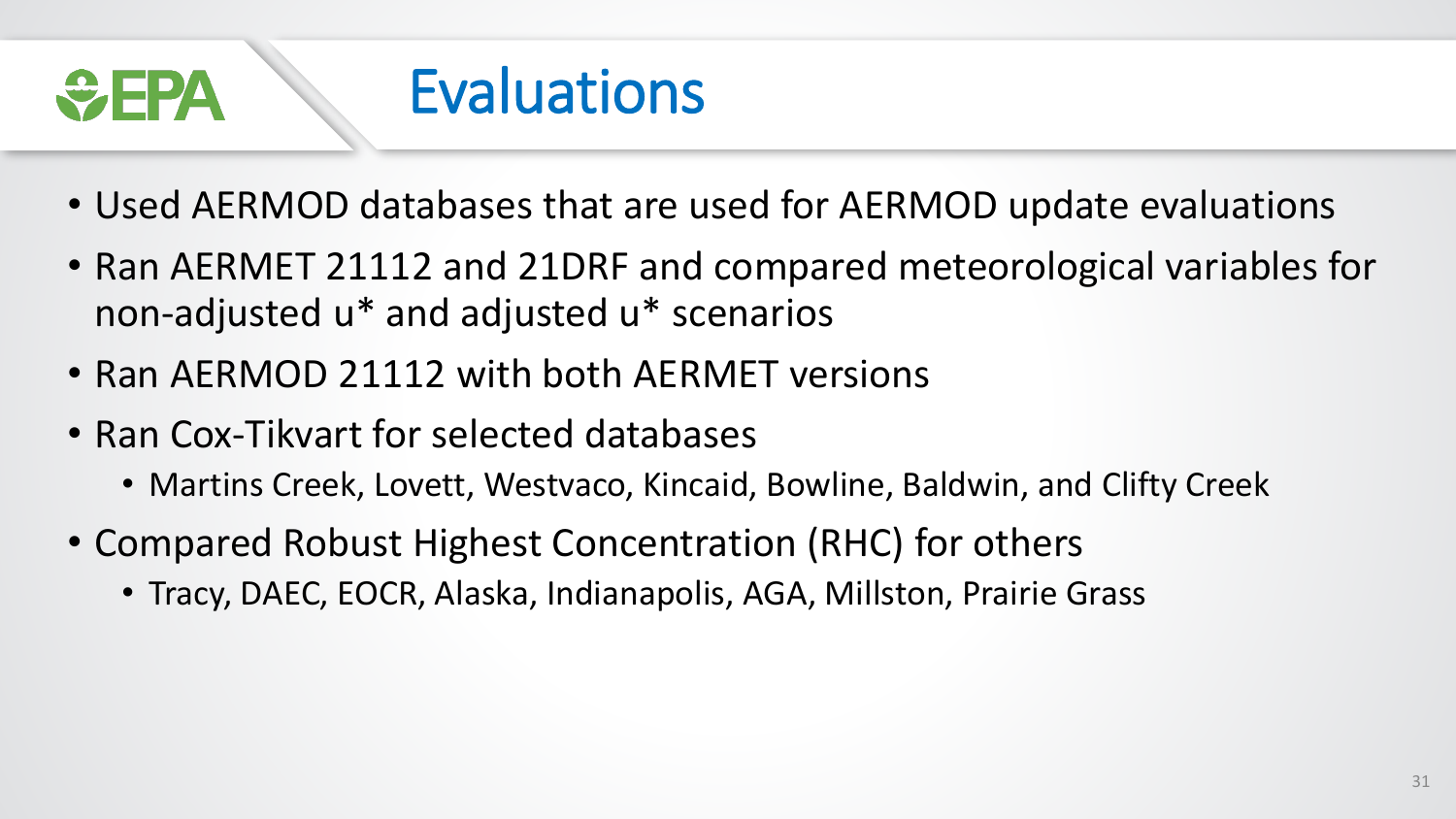### Meteorological comparison summary <del>W</del>FPA

- Most variables and hours were within tolerances
- Most differences were precipitation code missing values or turbulence missing values
	- Both AERMET versions had missing values, just different
- Some hour 24 differences due to the hour 23-24 swap for NWS data
- Some differences in Monin-Obukhov length due to slight differences in solar angle leading to differences in  $\theta^*$  and L
- Mixing heights differ for Prairie Grass due to site-specific mixing heights not being smoothed in AERMET 21112 but smoothed in 21DRF
- See AERMET User's Guide Appendix F, Section F.1 for more details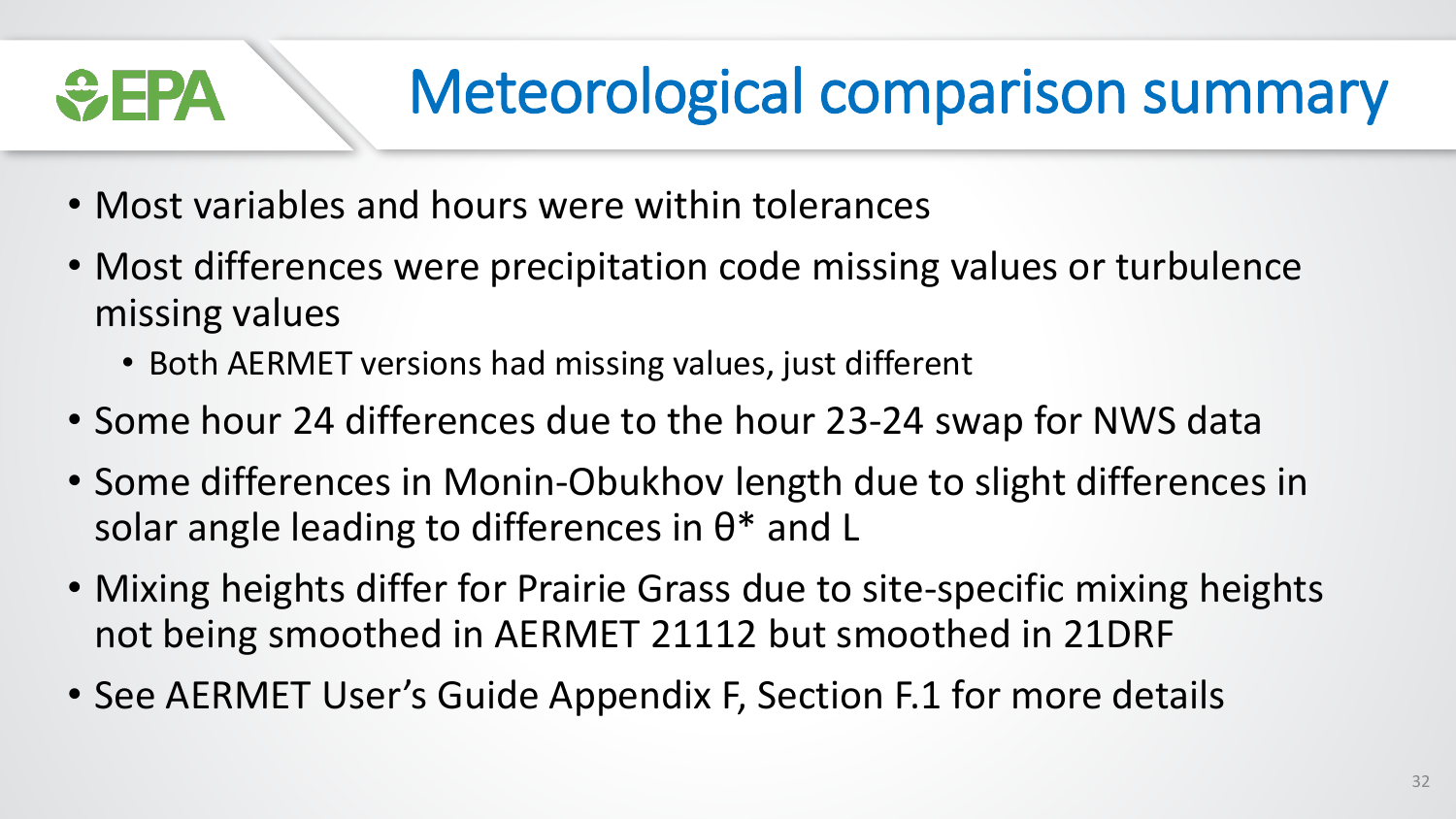

### AERMOD evaluations

- No statistically significant differences or differences were 0
- Even though meteorology varied, those hours may not have been hours of interest in RHC calculations
- See details in AERMET User's Guide Appendix F, Section F.2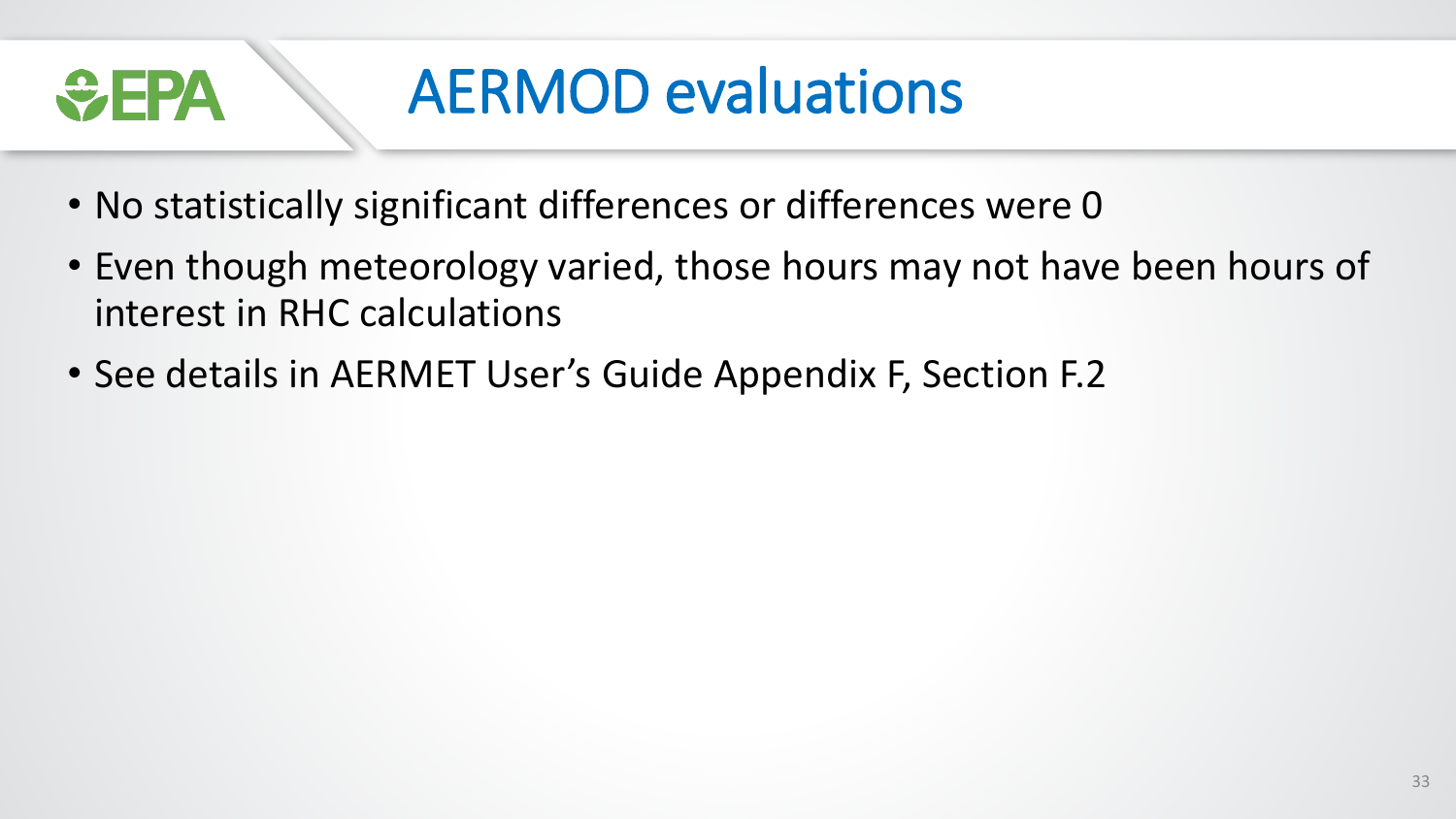### Expected differences <del>ÿ FPA</del>

- Expected differences between AERMET 21112 and AERMET 21DRF
	- Differences due to switch from real to double precision
		- Mostly Monin-Obukhov length, mixing heights
		- Sometimes an hour near sunrise or sunset may switch from convective to stable or vice-versa
	- Differences for missing value codes for precipitation code and turbulence ( $\sigma_{\theta}$  and  $\sigma_{_{\text{\tiny W}}})$ 
		- Both versions produce missing values, just different codes (AERMOD unaffected)
	- Differences in precipitation with site-specific data
		- AERMET 21112 does not reinitialize precipitation to 0 when reading a new day
		- Previous day's precipitation can carry over
		- Affects hours that have no data
		- Only affects AERMOD simulations using deposition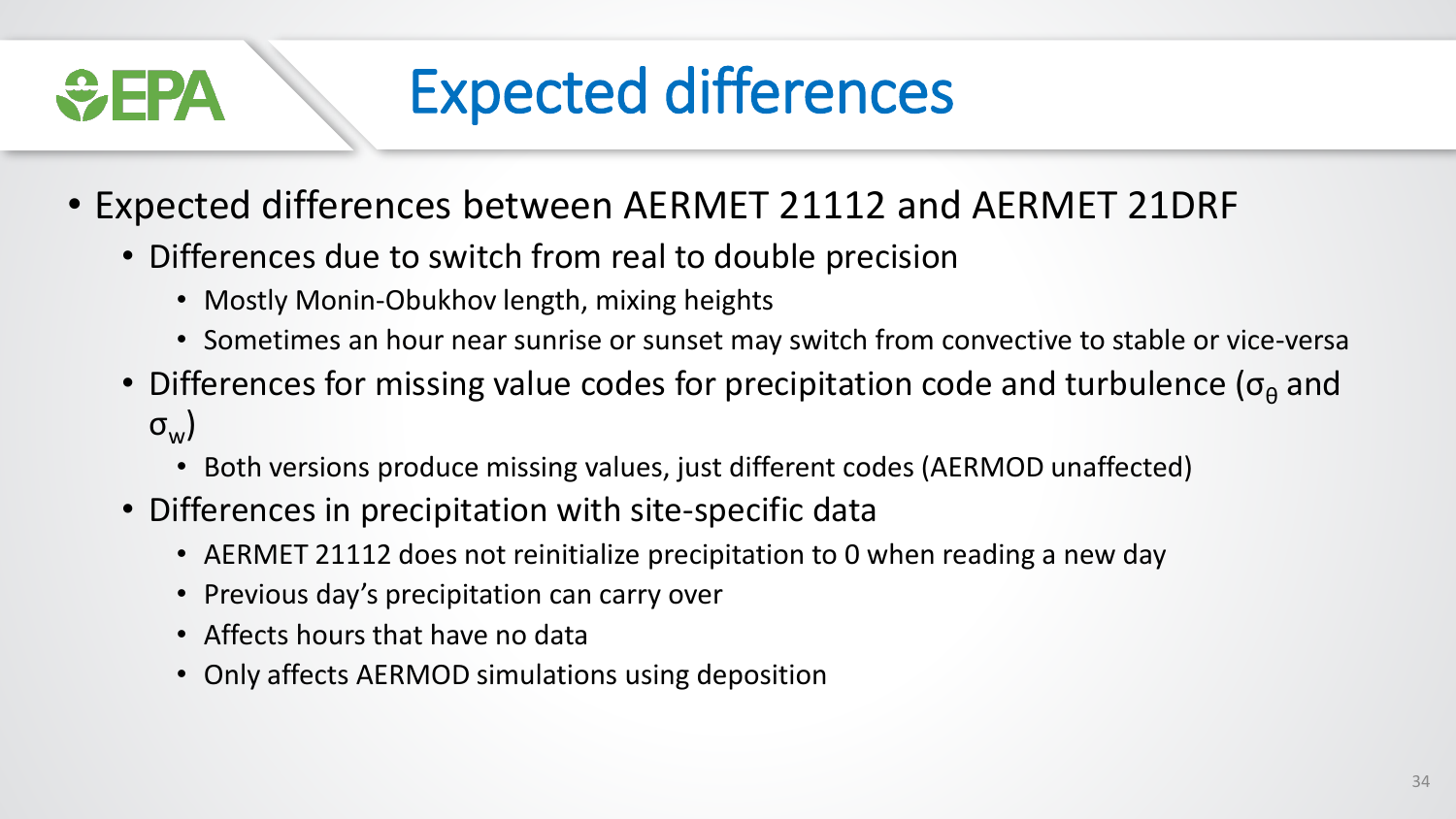# Expected differences (cont)

- Expected differences between AERMET 21112 and AERMET 21DRF
	- Difference in wind speeds for NWS ASOS variable wind observations
		- AERMET 21112 accounts for truncation; AERMET 21DRF does not
		- Does not affect AERMOD since wind direction is missing and hour is considered missing by AERMOD
	- Differences between hour 23-24, and possibly 01-02.

 $\bigtriangledown$  EPA

- Removal of hour 23 to hour 24 swapping for missing NWS hour 24 observations in AERMET 21DRF
- Removal of persistence substitution for hour 23 and 24 in AERMET 21DRF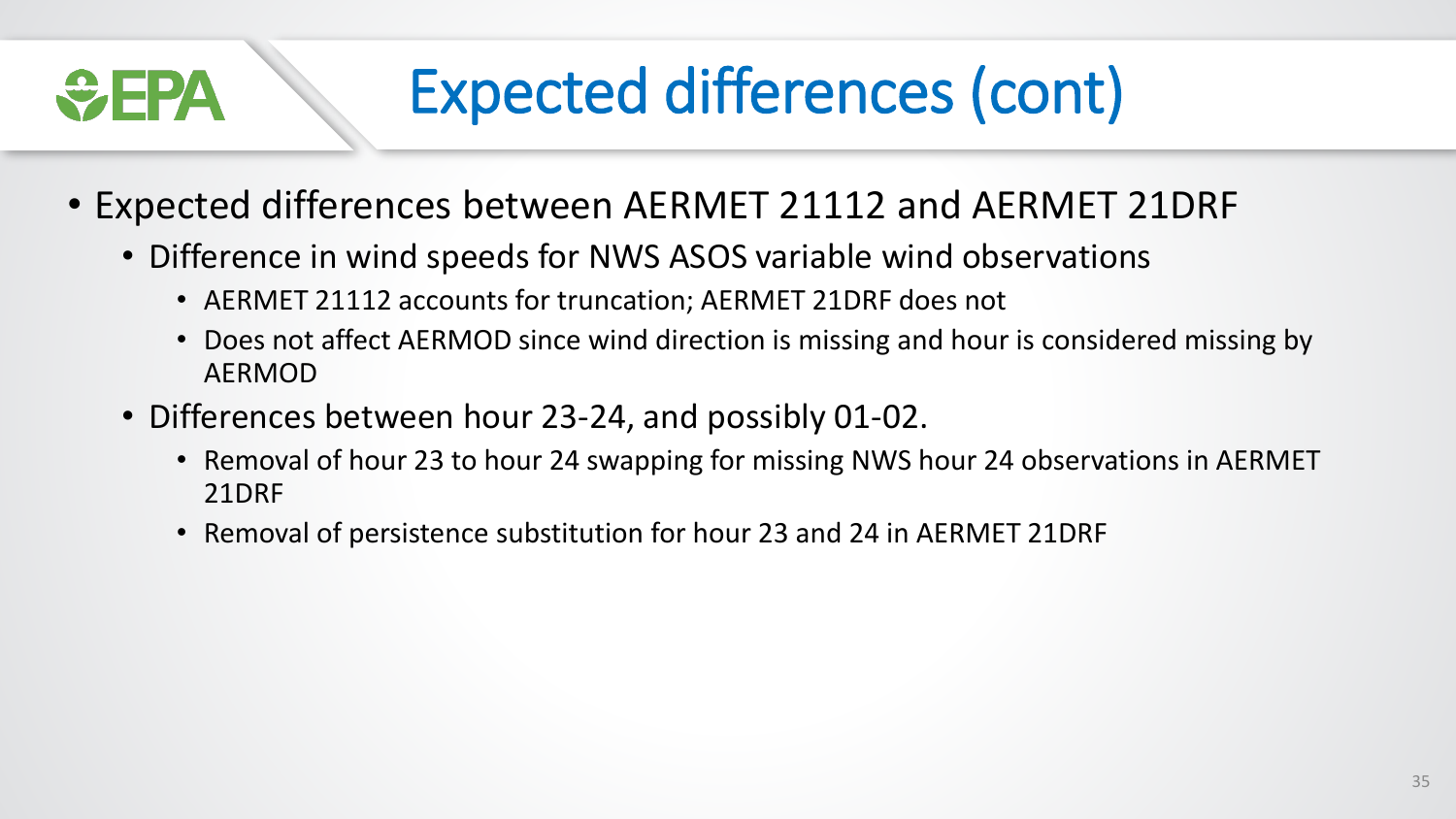

- Both AERMET 21DRF and MMIF 4.0 released for testing and evaluation purposes
	- Both versions are considered draft and are not to be used for regulatory applications
- 60-day comment period (February 7, 2022)
	- Testing and evaluation; check for bugs
	- Review user's guides and provide feedback
- Once comment period over, user feedback will be used to update both programs
- AERMET 21DRF will become regulatory version of AERMET in spring of 2022
- MMIF will become MMIF version to use for regulatory applications in spring of 2022
	- Update MMIF guidance for AERMOD applications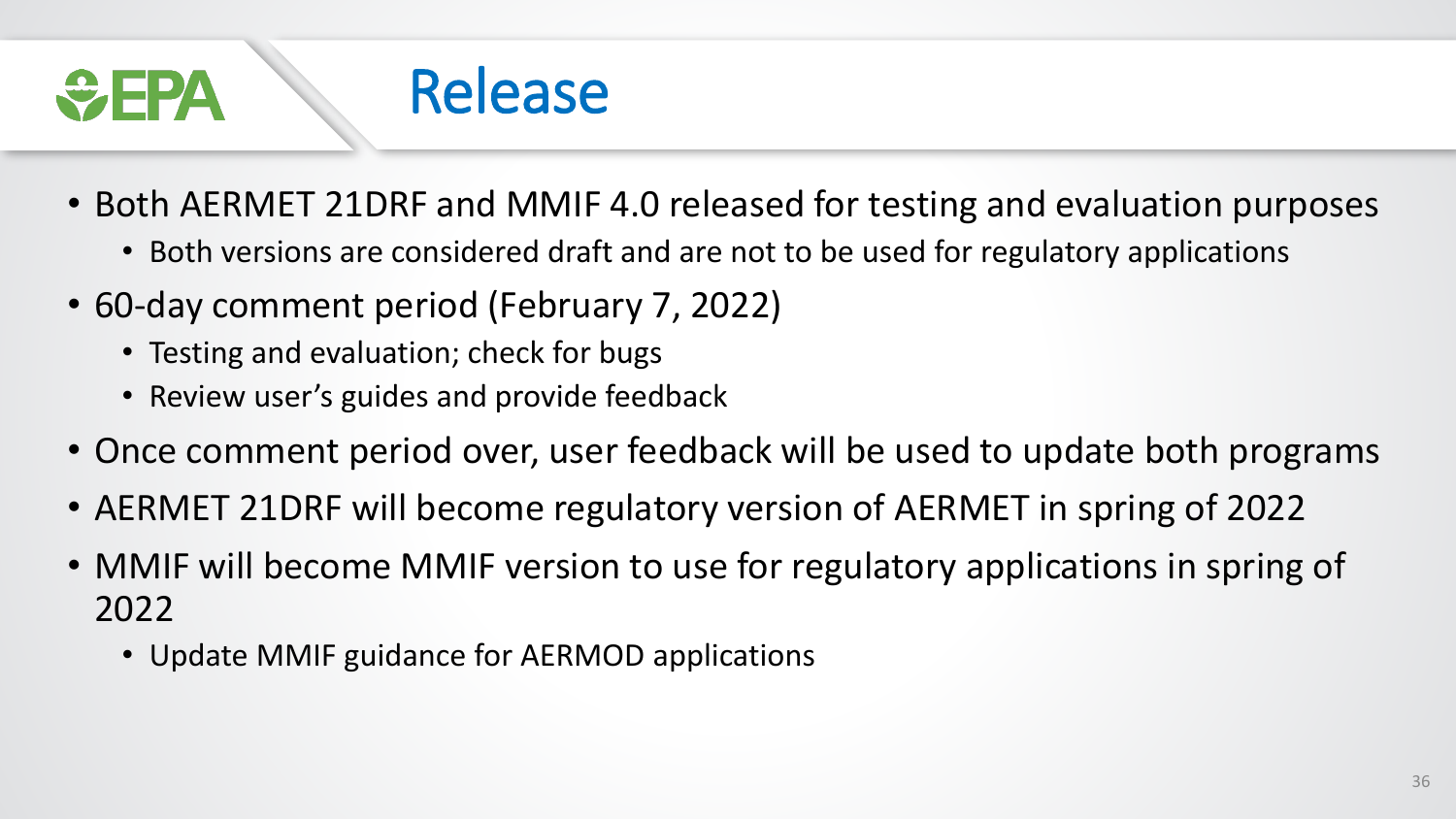### *<u>CHA</u>* Links

- Main page: <https://www.epa.gov/scram/draft-aermet>
- AERMET 64-bit executable
	- [https://gaftp.epa.gov/Air/aqmg/SCRAM/models/met/draft\\_aermet/aermet\\_exe.zip](https://gaftp.epa.gov/Air/aqmg/SCRAM/models/met/draft_aermet/aermet_exe.zip)
- AERMET 32-bit executable
	- [https://gaftp.epa.gov/Air/aqmg/SCRAM/models/met/draft\\_aermet/aermet\\_exe-32.zip](https://gaftp.epa.gov/Air/aqmg/SCRAM/models/met/draft_aermet/aermet_exe-32.zip)
- AERMET transmittal memo
	- [https://gaftp.epa.gov/Air/aqmg/SCRAM/models/met/draft\\_aermet/AERMET\\_draft\\_trans\\_memo.pdf](https://gaftp.epa.gov/Air/aqmg/SCRAM/models/met/draft_aermet/AERMET_draft_trans_memo.pdf)
- AERMET user's guide
	- [https://gaftp.epa.gov/Air/aqmg/SCRAM/models/met/draft\\_aermet/aermet\\_ug\\_21DRF.pdf](https://gaftp.epa.gov/Air/aqmg/SCRAM/models/met/draft_aermet/aermet_ug_21DRF.pdf)
- AERMET Model Change Bulletin
	- [https://gaftp.epa.gov/Air/aqmg/SCRAM/models/met/draft\\_aermet/AERMET\\_MCB11\\_v21DRF.pdf](https://gaftp.epa.gov/Air/aqmg/SCRAM/models/met/draft_aermet/AERMET_MCB11_v21DRF.pdf)
- AERMET test cases
	- https://gaftp.epa.gov/Air/agmg/SCRAM/models/met/draft\_aermet/aermet\_test\_cases\_21DRF.zip
- MMIF 4.0-draft code and executable
	- [https://gaftp.epa.gov/Air/aqmg/SCRAM/models/related/mmif/MMIF\\_4.0\\_Draft.zip](https://gaftp.epa.gov/Air/aqmg/SCRAM/models/related/mmif/MMIF_4.0_Draft.zip)
- MMIF 4.0-draft user's guide
	- [https://gaftp.epa.gov/Air/aqmg/SCRAM/models/related/mmif/MMIF\\_4.0\\_Users\\_Guide.pdf](https://gaftp.epa.gov/Air/aqmg/SCRAM/models/related/mmif/MMIF_4.0_Users_Guide.pdf)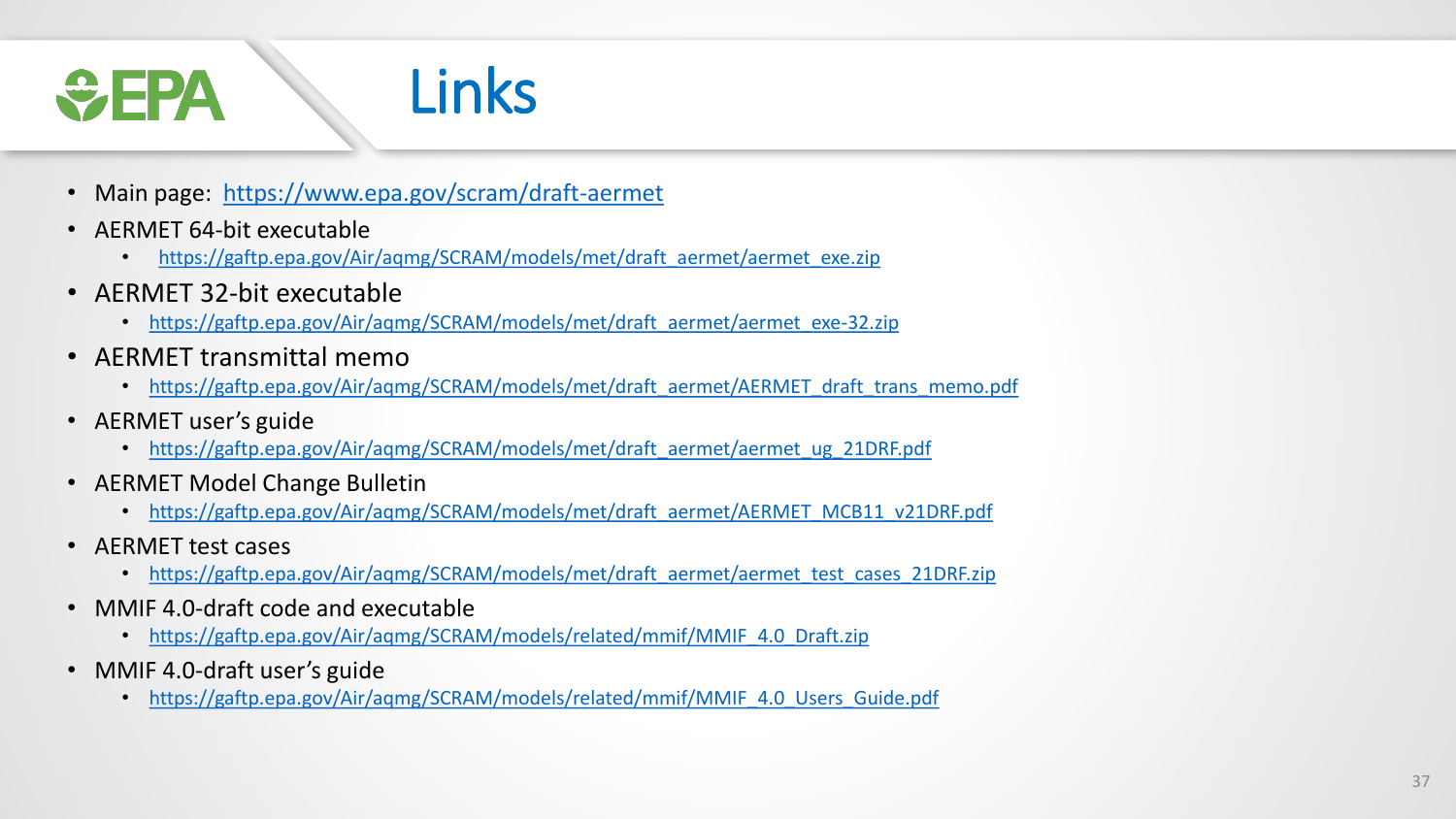

### Important message

- If you downloaded the AERMET executables or AERMET source code before 5:00 PM EST Thursday December 9, 2021, please download again
- There was an issue with the links pointing to AERMET 21112
- You may need to refresh the page before downloading
- Other AERMET links (user's guide, transmittal memo, etc.) and MMIF 4.0 draft not affected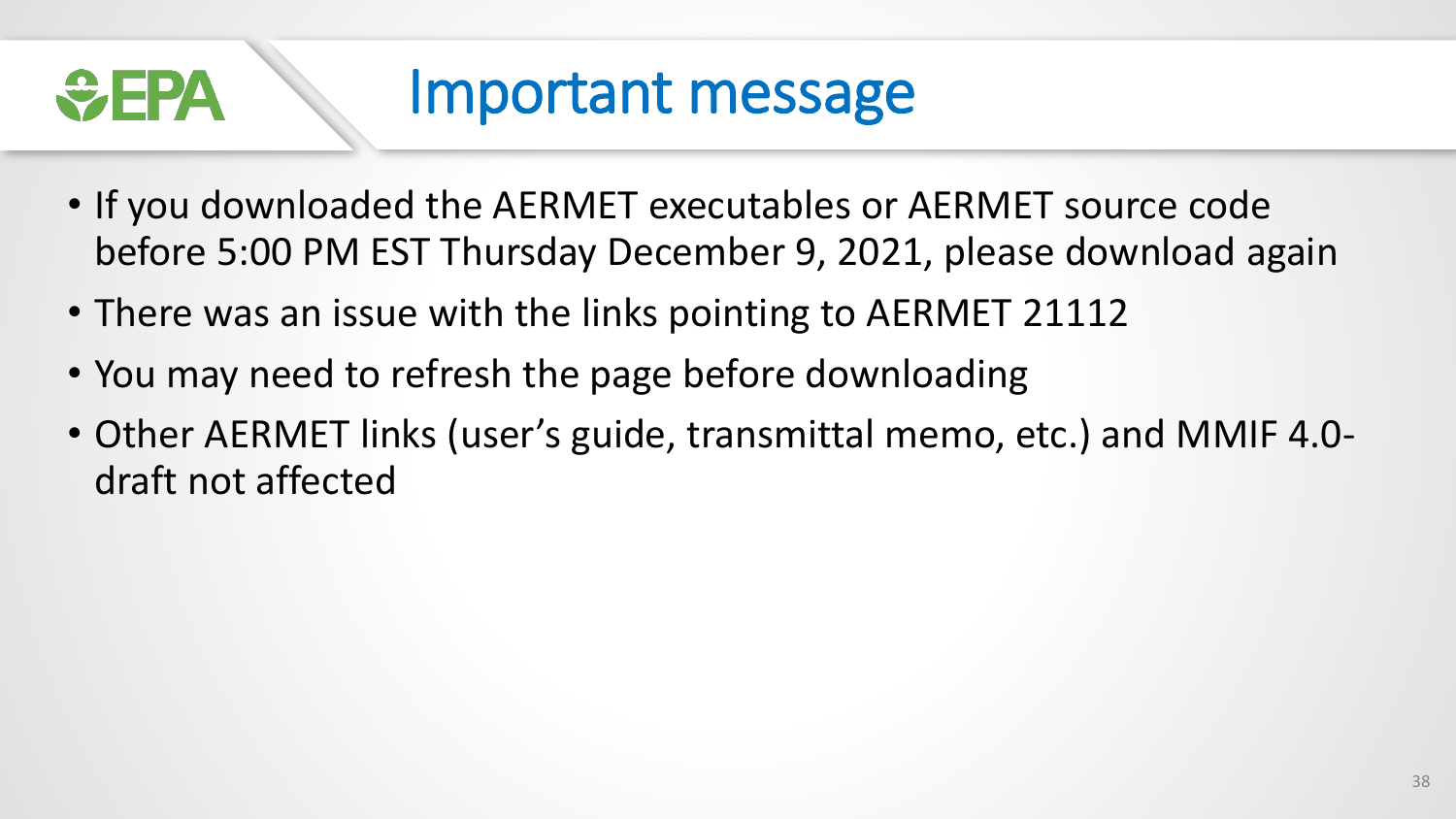

- AERMET
	- James Thurman [thurman.james@epa.gov](mailto:thurman.james@epa.gov)
- MMIF
	- Chris Misenis [misenis.chris@epa.gov](mailto:misenis.chris@epa.gov)